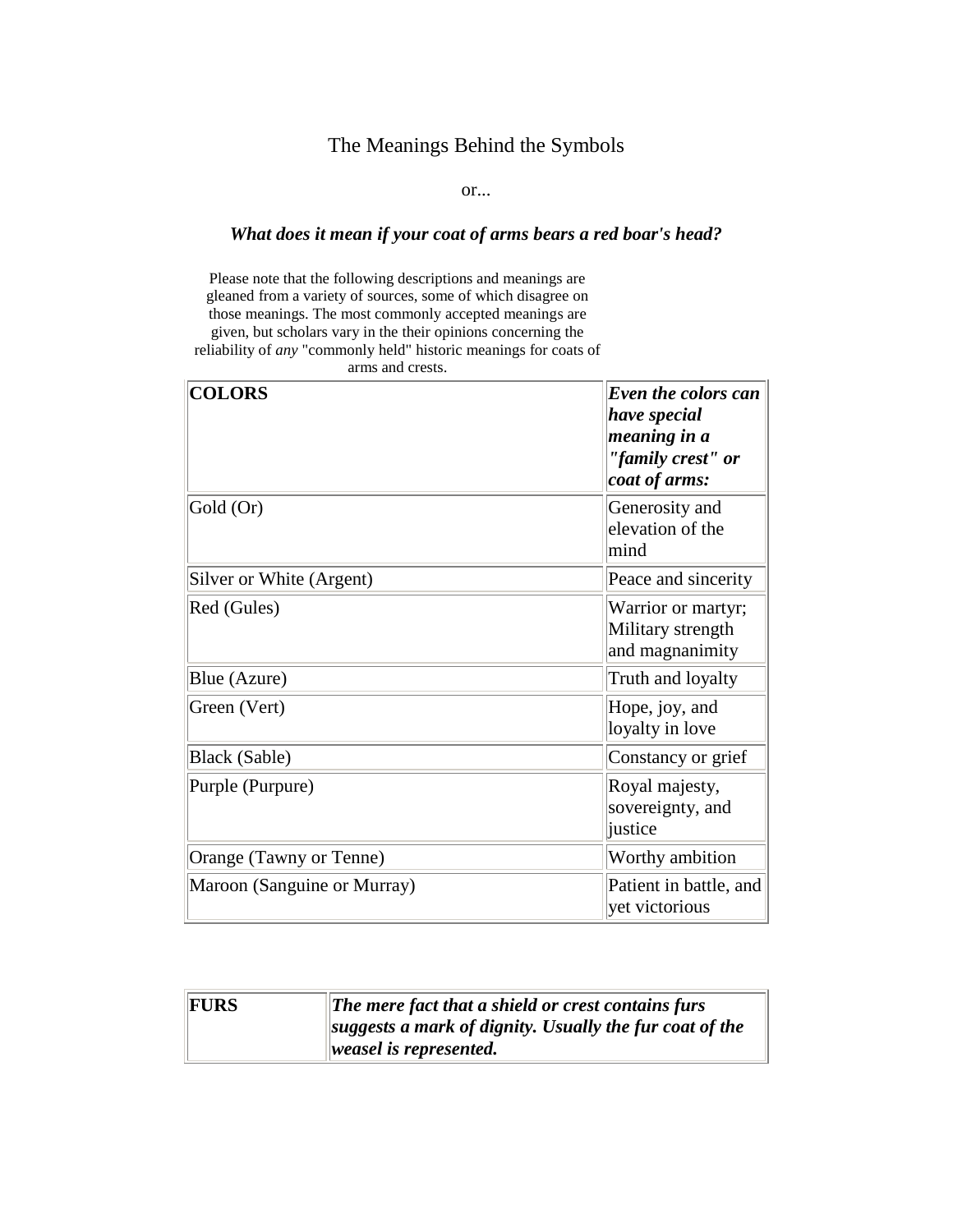| Ermine                                | White with black spots.                 |
|---------------------------------------|-----------------------------------------|
| Erminois                              | Gold with black spots.                  |
| Ermines                               | Black with white spots.                 |
| Pean                                  | Black with gold spots.                  |
| Vair                                  | Blue and white bell-shaped objects.     |
|                                       |                                         |
| <b>Heraldic Lines and Ordinaries:</b> |                                         |
| Nebuly Line<br>$x - s$                | Clouds or air                           |
| Wavy Line                             | Sea or water                            |
| <b>Engrailed Line</b>                 | Earth or land                           |
| Invected Line                         | Earth or land                           |
| Indented Line                         | Fire                                    |
| Dancette Line                         | Water                                   |
| Raguly Line                           | Difficulties that have been encountered |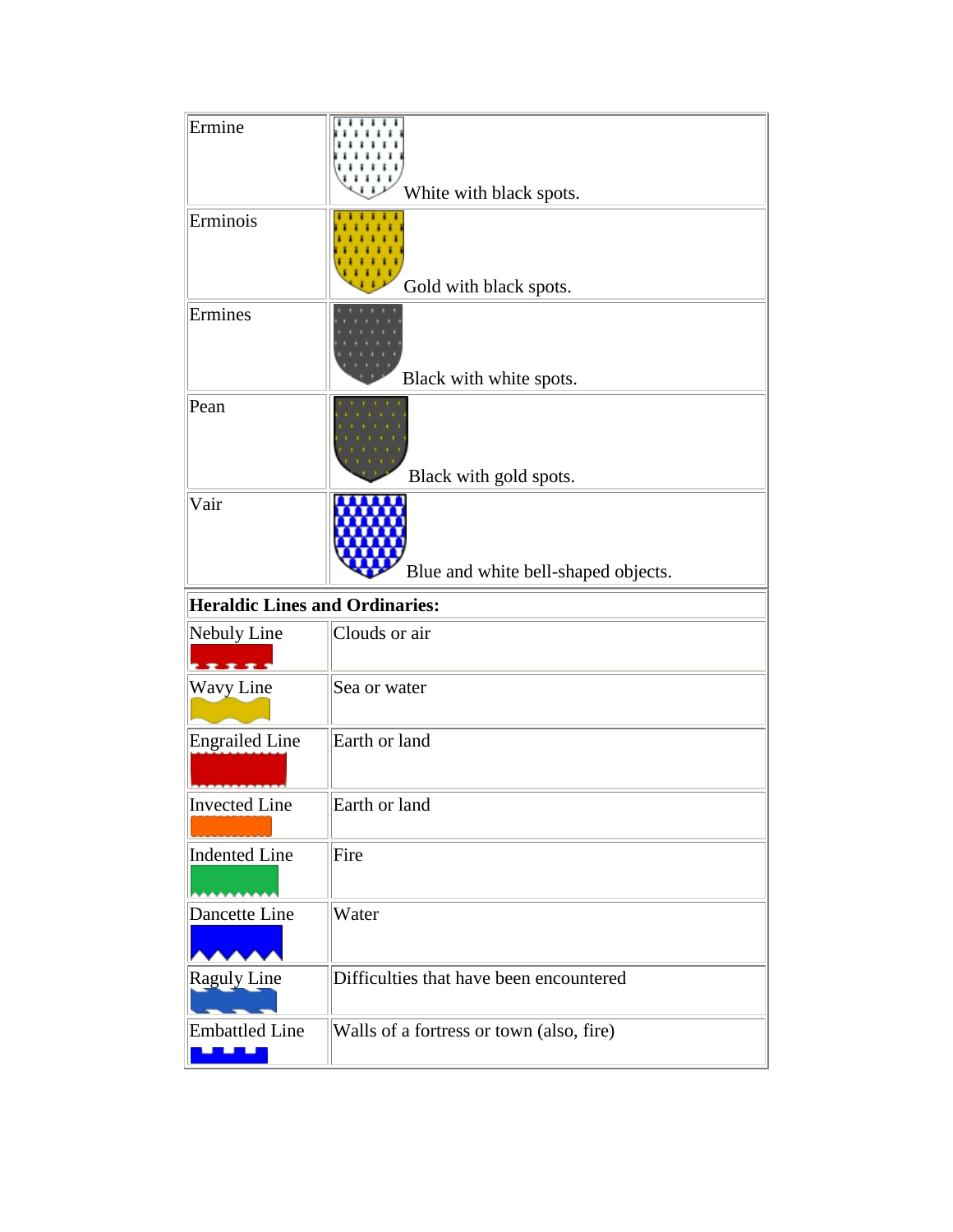## **The following are some of the more common heraldic symbols and their meanings as suggested by some historians:**

| <b>Acacia Branch or Leaves</b>                                                  | Eternal and affectionate remembrance                                                                                                                                                                                                  |
|---------------------------------------------------------------------------------|---------------------------------------------------------------------------------------------------------------------------------------------------------------------------------------------------------------------------------------|
| Acorn                                                                           | Antiquity and strength.                                                                                                                                                                                                               |
| Agricultural Tools                                                              | Labouring in the earth and depending<br>upon providence; see also Scythe and<br>Sickle                                                                                                                                                |
| Alisaunder (Similar to laurel)                                                  | Peace and/or triumph.                                                                                                                                                                                                                 |
| Allerion (Mythical creature, similar to<br>an eagle, but without beak or claws) | Strength of will and authority of mind.                                                                                                                                                                                               |
| Anchor                                                                          | Hope; religious steadfastness                                                                                                                                                                                                         |
| Angels<br>(See Sample Angels)                                                   | Dignity, glory, and honour; missionary;<br>bearer of joyful news                                                                                                                                                                      |
| Annulet<br>(finger ring)                                                        | Fidelity                                                                                                                                                                                                                              |
| Ant                                                                             | Great labour, wisdom, and providence in<br>one's affairs                                                                                                                                                                              |
| Antelope (heraldic)                                                             | A mythical animal with the body of a<br>stag, the tail of a unicorn, a tusk at the tip<br>of the nose, tufts down the back of the<br>neck, chest, and thighs (usually<br>represented with two straight horns<br>serrated on one side) |
| Antlers                                                                         | Strength and fortitude                                                                                                                                                                                                                |
| Anvil                                                                           | Honour; emblem of the smith's trade                                                                                                                                                                                                   |
| Apple                                                                           | Liberality, felicity, and peace                                                                                                                                                                                                       |
| Arm (or Hand) in Armour or<br>Embowed                                           | A person with qualities of leadership                                                                                                                                                                                                 |
| Arm, Naked                                                                      | An industrious person                                                                                                                                                                                                                 |
| Arrow or Dart                                                                   | Readiness (for battle); if depicted with a                                                                                                                                                                                            |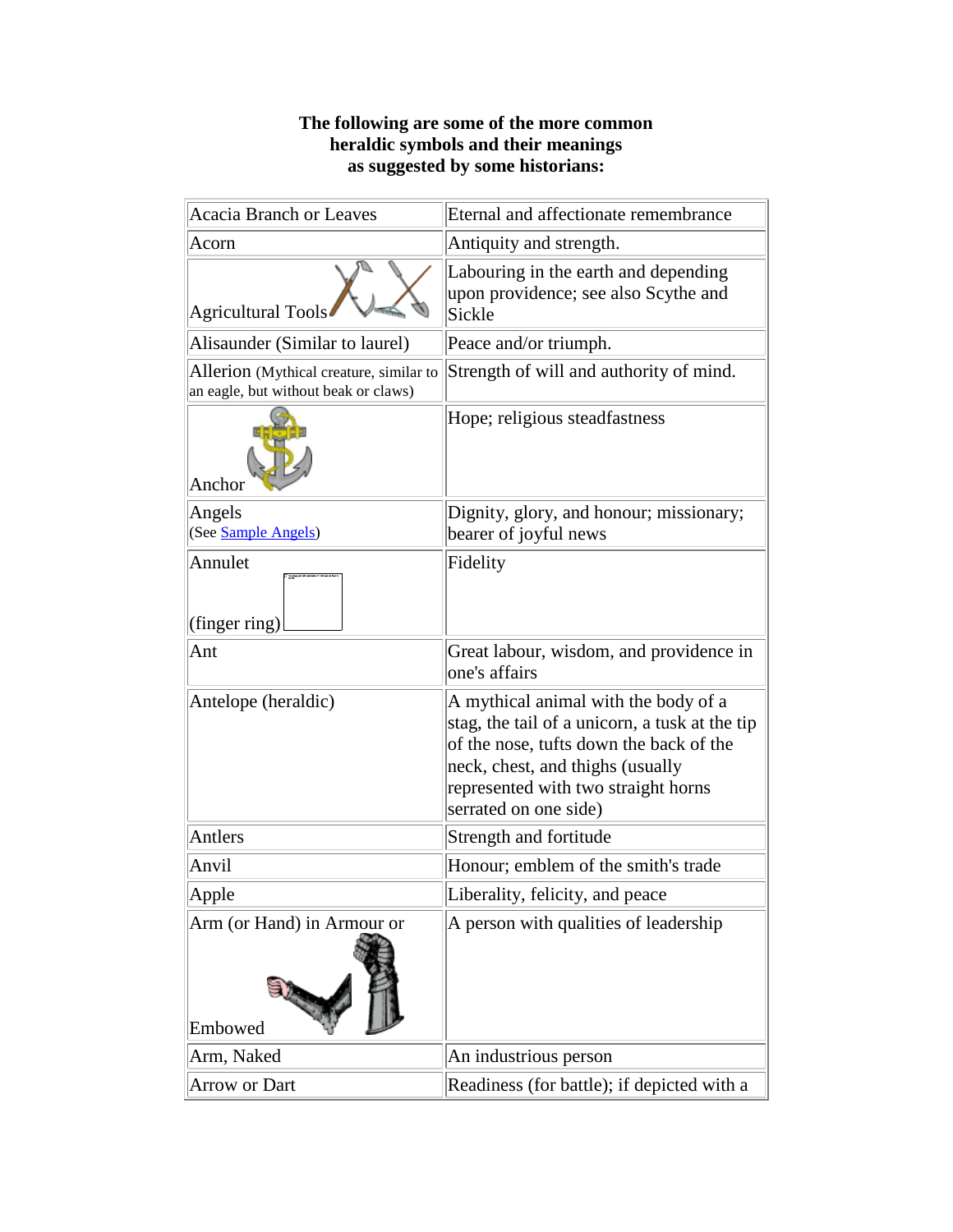|                                               | cross, represents an affliction                                                                                                 |
|-----------------------------------------------|---------------------------------------------------------------------------------------------------------------------------------|
| Ass                                           | Patience and humility                                                                                                           |
| Axe<br>(Also Halbert, Halberd, Hatchet)       | Execution of military duty                                                                                                      |
| Baguette (gem ring)                           | Fidelity                                                                                                                        |
| <b>Banderole</b>                              | <b>See Banners</b>                                                                                                              |
| Banners (See banderole)                       | Refer to special action in which bearer<br>was captured, or a reward for valiant<br>service                                     |
| Bar, Barry, or Barrulet                       | "One who sets the bar of conscience,<br>religion, and honour against angry<br>passions and evil temptations" acc. to<br>Guillim |
| <b>Barry Wavy</b>                             | Troubles keep us in continuous exercise<br>and reminders of providence (as waves in<br>a storm at sea)                          |
| Bat                                           | Awareness of the powers of darkness and<br>chaos.                                                                               |
| <b>Baton</b>                                  | Token of authority                                                                                                              |
| Battle Axe (See Axe)                          | Execution of military duty                                                                                                      |
| <b>Bay Leaves</b>                             | Poet or victor's laurel                                                                                                         |
| <b>Beacon</b><br>(Also Lantern or Lighthouse) | One who is watchful, who gave the signal<br>in time of danger                                                                   |
| Bear                                          | Strength, cunning, ferocity in the<br>protection of one's kindred                                                               |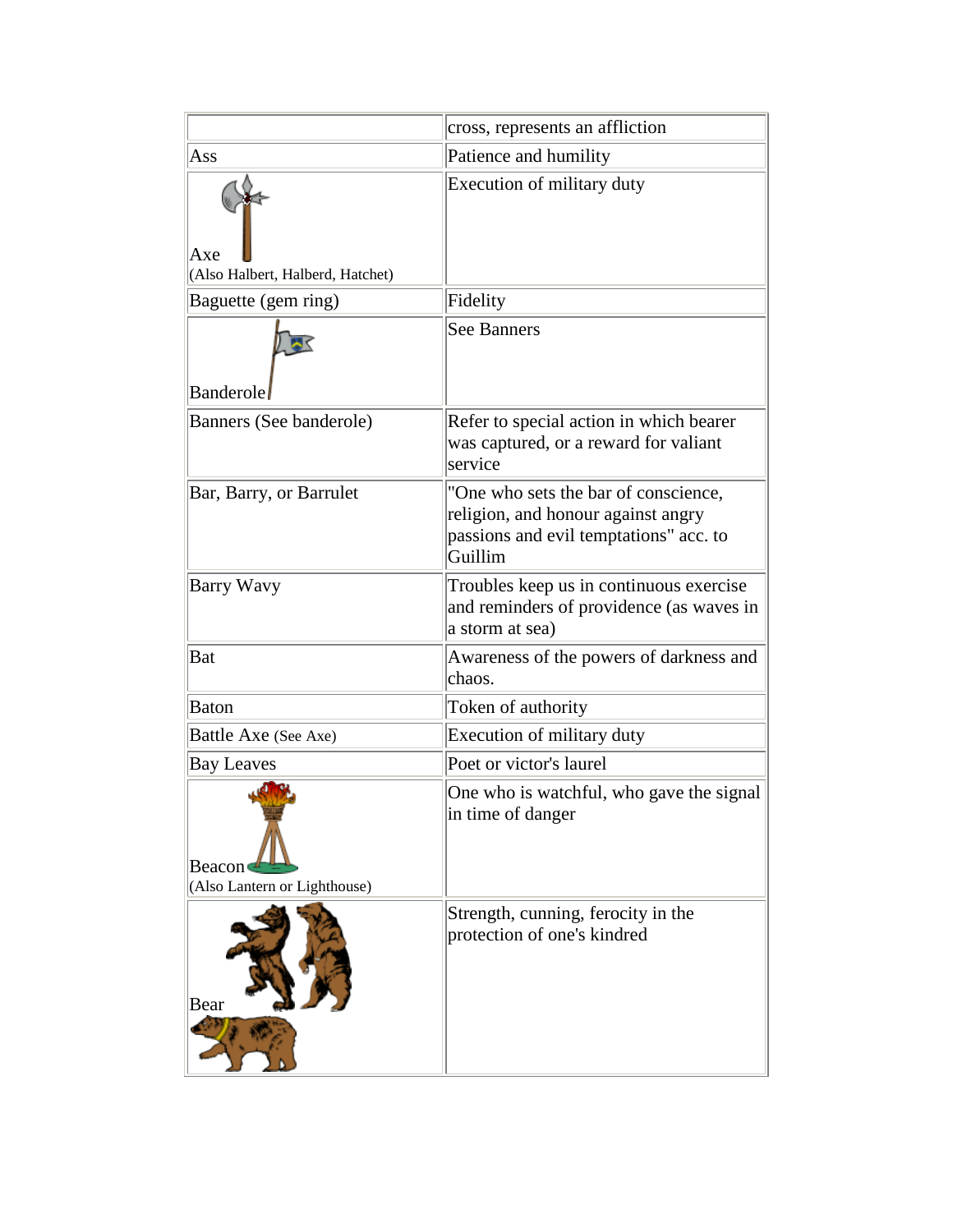| Beaver                                               | Industry and perseverance                                                                                                                                |
|------------------------------------------------------|----------------------------------------------------------------------------------------------------------------------------------------------------------|
| Bee                                                  | <b>Efficient</b> industry                                                                                                                                |
| <b>Bells</b>                                         | Power to disperse evil spirits; a hawk's<br>bells denotes one who was not afraid of<br>signalling his approach in peace or war                           |
| Bend/Bendy                                           | Scarf or shield suspender of a knight<br>commander; signifies defense or<br>protection                                                                   |
| <b>Berries</b>                                       | Liberality, felicity, and peace                                                                                                                          |
| Bezant/Byzantine Coin<br>(Also Besant; Gold Roundle) | Worthy of trust of treasure.                                                                                                                             |
| Billet/Billettee                                     | Bricks or letters (correspondence); one<br>who obtained credence, knowledge, and<br>faith in his words and deeds; one who is<br>secret in one's affairs. |
| <b>Birdbolt (See Arrow)</b>                          | Small arrow with blunt head.                                                                                                                             |
| Bishop's Mitre<br>ď.                                 | Authority                                                                                                                                                |
| <b>Blasted</b>                                       | Tree without leaves, withered                                                                                                                            |
| Boar                                                 | Bravery; fights to the death                                                                                                                             |
| <b>Boar's Head</b>                                   | Hospitality                                                                                                                                              |
| Bonacon (See Bull)                                   | Bull with horse's tail and short mane.                                                                                                                   |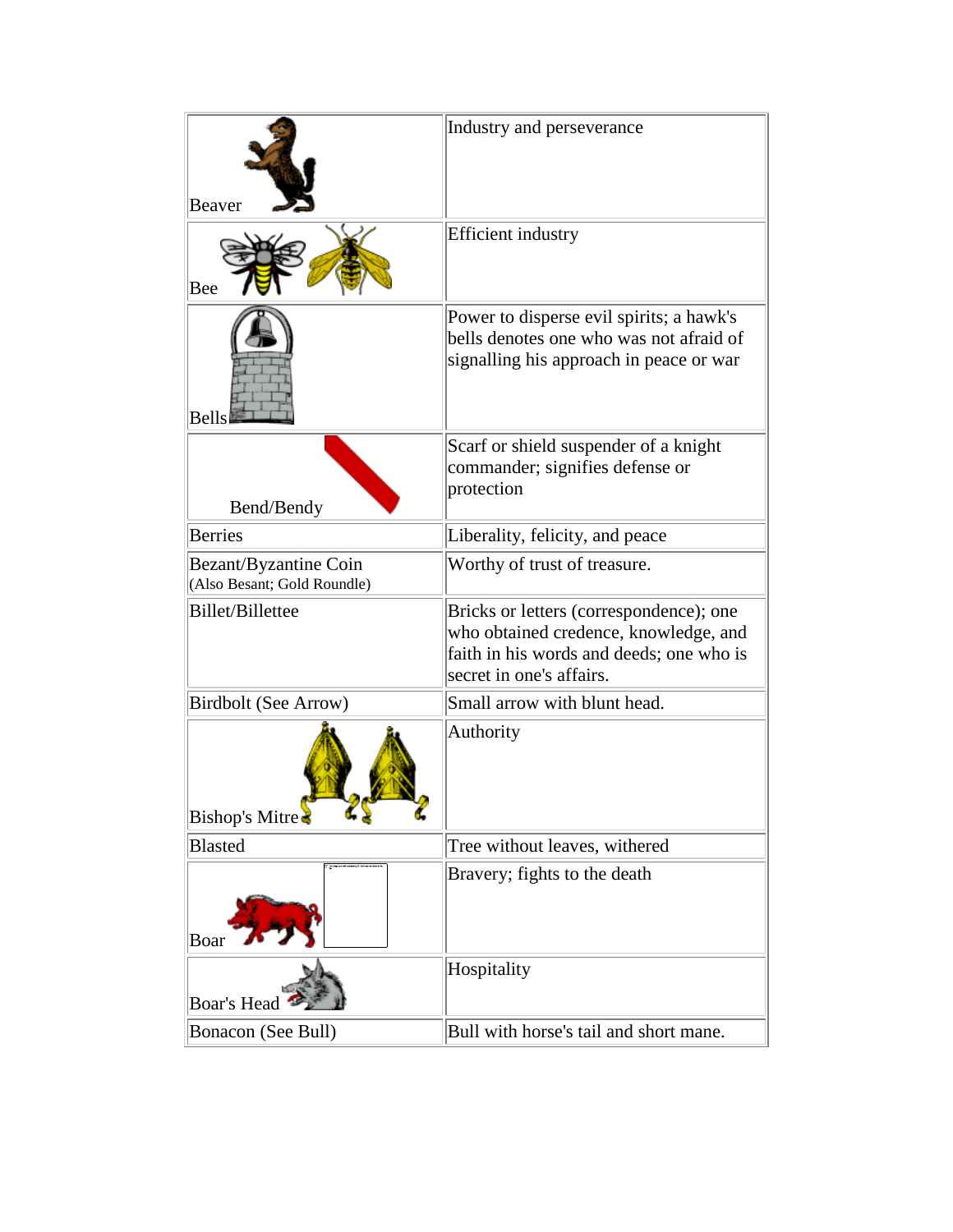|                                              | One who has dared the terror of such a                                                      |
|----------------------------------------------|---------------------------------------------------------------------------------------------|
|                                              | weapon in battle                                                                            |
| Bomb (Mortar piece)                          |                                                                                             |
| Bones (crossed thighbones)                   | Mortality                                                                                   |
| <b>Book</b><br>(See Sample Books and Bibles) | If open, manifestation; if closed, counsel                                                  |
| <b>Border</b>                                | Difference between relatives bearing the<br>same arms; also an augmentation of an<br>honour |
| Bourdon                                      | See pilgrim's or palmer's staff -- knob at<br>upper end, point at bottom, hook near top     |
| Bow•                                         | Readiness (for battle)                                                                      |
| <b>Bow and Arrow</b>                         | War, power, ability to hit a target                                                         |
| <b>Braced</b>                                | Interlaced                                                                                  |
|                                              | May be single or double; right angle-<br>shaped support, as in a shelf support              |
| <b>Bracket</b>                               |                                                                                             |
| <b>Bridge</b>                                | Governor or magistrate                                                                      |
| <b>Broom Plant</b>                           | Humility                                                                                    |
| <b>Buck</b>                                  | One who will not fight unless provoked;<br>peace and harmony                                |
| <b>Buckle</b>                                | Victorious fidelity in authority                                                            |
| Buglass (purple quatrefoil)                  | Hope and joy.                                                                               |
| <b>Bull/Buffalo</b>                          | Valour, bravery, generosity                                                                 |
| <b>Bull's Head</b>                           | Valour, bravery, generosity                                                                 |
| <b>Bull's Horns</b>                          | Strength and fortitude                                                                      |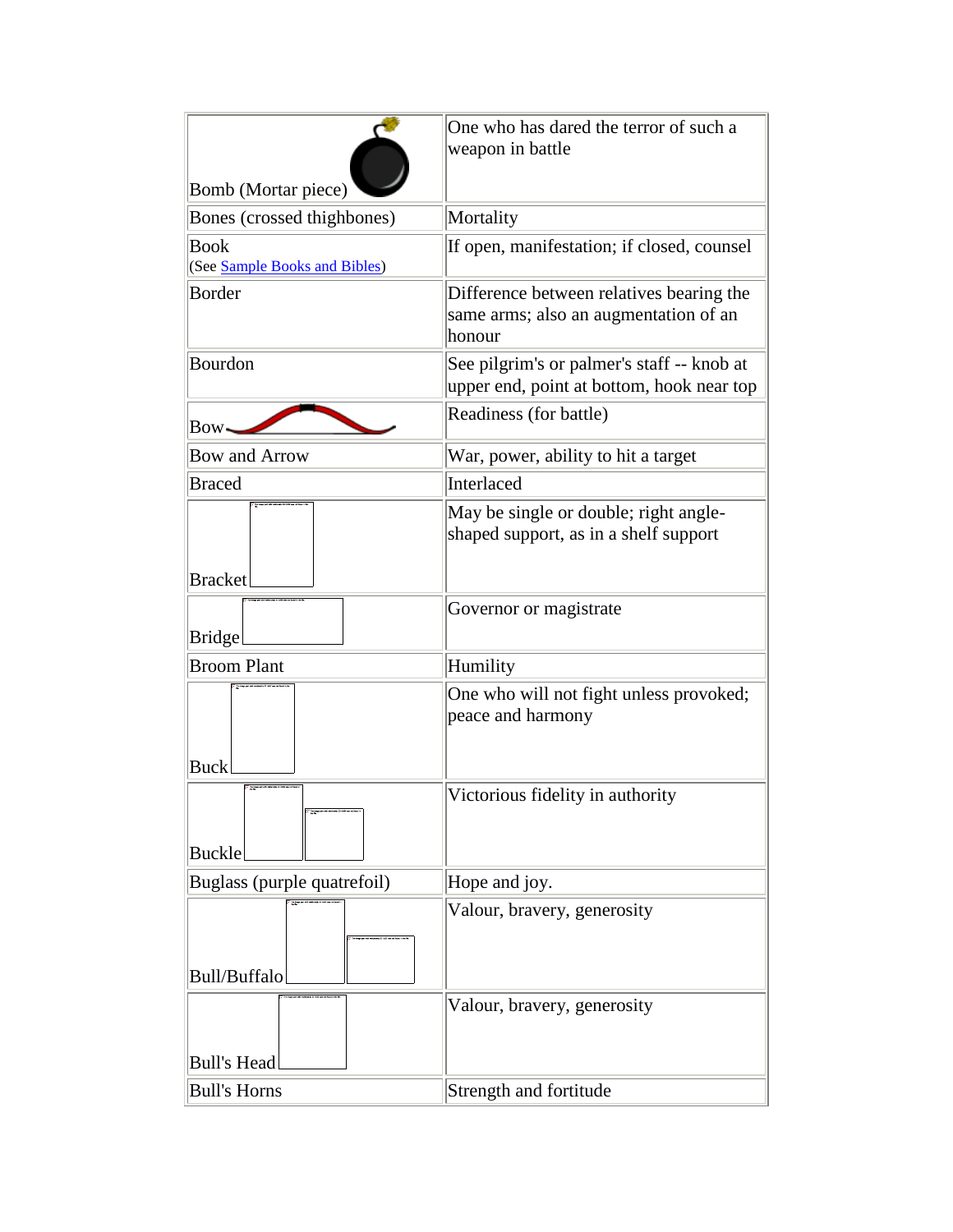|                                     | Psyche or Soul                                                                                                         |
|-------------------------------------|------------------------------------------------------------------------------------------------------------------------|
| Butterfly                           |                                                                                                                        |
| <b>Cadences (Marks of Cadences)</b> | Used to differentiate the heirs in a<br>family see Marks of Cadency web page                                           |
| Caduceus                            | Homeopathic medicine; medical<br>profession; balance and the union of<br>opposing forces                               |
| Caltrap                             |                                                                                                                        |
| Candle (Lamp)                       | Light, life, and spirituality.                                                                                         |
| Camel                               | Docility, patience, and perseverance                                                                                   |
| <b>Cannon and Cannon Balls</b>      | One who has dared the terror of such a<br>weapon in battle                                                             |
| Candle (Lamp)                       | Light, life, and spirituality                                                                                          |
| Canton                              | As in a flag borne at the top corner of the<br>shield; reward from the sovereign for<br>performance of eminent service |
| Cap of Maintenance                  | Granted to British peers and Scottish<br>feudal barons (see "Chapeau")                                                 |
| Carnation                           | Admiration                                                                                                             |
| <b>Carpenter's Square</b>           | Conforming one's actions to the laws of<br>right and equity                                                            |
| Castle (Tower/Chateau)              | Safety                                                                                                                 |
| Cat<br>(Also Wildcat or Lynx)       | Liberty, vigilance, forecast, and courage                                                                              |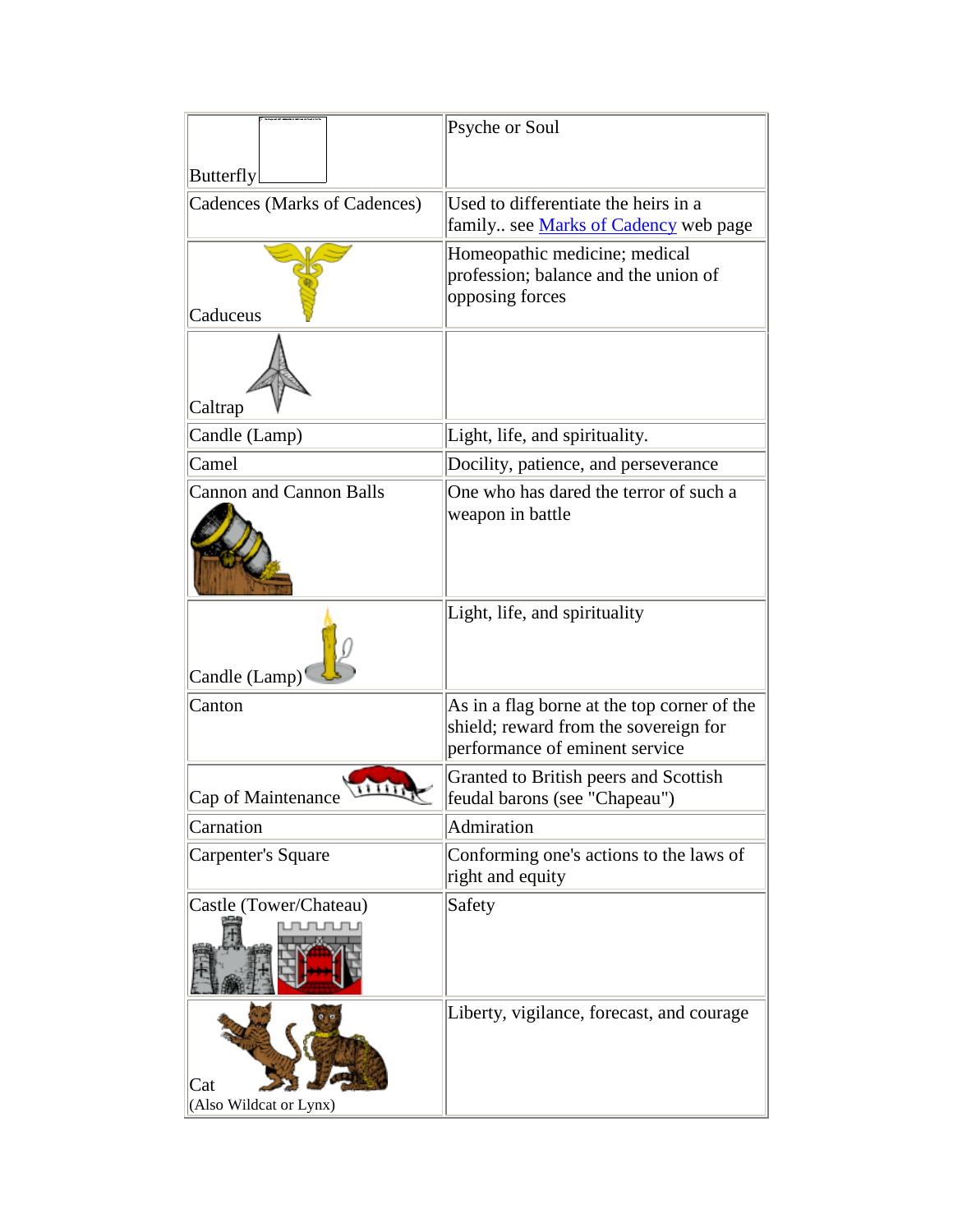|                                            | One prepared to undergo great trials for<br>the Christian faith                                                                                                                  |
|--------------------------------------------|----------------------------------------------------------------------------------------------------------------------------------------------------------------------------------|
| Catherine Wheel                            |                                                                                                                                                                                  |
| Centaur                                    | Eminence in the field of battle                                                                                                                                                  |
| Chains                                     | Reward for acceptable and weighty<br>service; with crowns and collars, this<br>suggests the bearer bore the chain of<br>obligation or obliged others because of<br>services done |
| Chapeau (See also "cap of<br>maintenance") | Granted to British peers and Scottish<br>feudal barons                                                                                                                           |
| Chaplet (Floral)                           | Usually with green leaves and four roses:<br>the crown of joy and admiration                                                                                                     |
| Chequy                                     | Constancy                                                                                                                                                                        |
| Cherubs & Cherubim<br>(See Sample Angels)  | Dignity, glory, and honour; missionary;<br>bearer of joyful news                                                                                                                 |
| <b>Chess Rook</b>                          | Strategic thinking                                                                                                                                                               |
| Chevron                                    | Protection; Builders or others who have<br>accomplished some work of faithful<br>service                                                                                         |
| Chief                                      | Top one-third of the shield; signifies<br>dominion and authority; often granted as<br>a special reward for prudence and<br>wisdom or successful command in war                   |
| Chough (Cornish Crow)<br>শ্≁ক              | Strategist in battle; watchful for friends                                                                                                                                       |
| Church<br>(See Sample Churches)            | Religion; faith; community                                                                                                                                                       |
| Cinquefoils                                | Hope and joy                                                                                                                                                                     |
| Civic Wreath (of oak leaves and<br>acorns) | One who saved a fellow citizen's life or<br>shown patriotism in defense of one's<br>native land                                                                                  |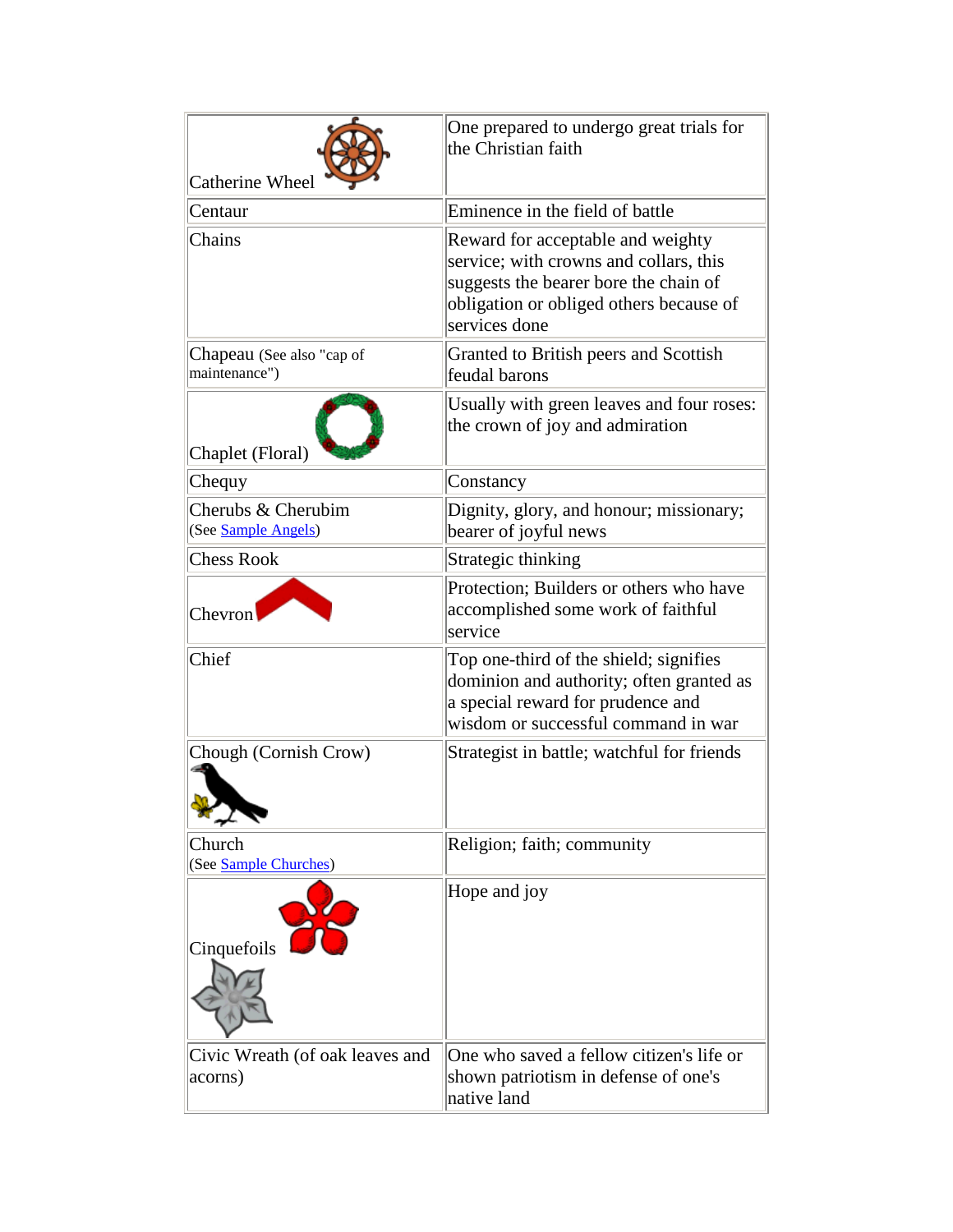| Clarion                                       | Ready for war                                                                               |
|-----------------------------------------------|---------------------------------------------------------------------------------------------|
| Claw of a Bird                                | Note the preyer that has been preyed<br>upon                                                |
| Clouds                                        | Mystery, obscured truth                                                                     |
| Cock (male bird)                              | Courage and perseverance; hero; able<br>man in politics                                     |
| Cockatrice                                    | Terror to all beholders                                                                     |
| (small serpent)                               |                                                                                             |
| Column                                        | Fortitude and constancy; with serpent<br>coiled around it, wisdom with fortitude            |
| Comet                                         | Unknown                                                                                     |
| Compass                                       | Direction                                                                                   |
| Compony or Gobony                             | Constancy                                                                                   |
| Cornish Chough (crow, raven;<br>See "chough") | Strategist in battle; watchful for friends;<br>divine providence                            |
| Cornucopia (horn of plenty)                   | The bounty of nature's gifts                                                                |
| Cottice/Cotice (bendlet)                      | Scarf or shield suspender of a knight<br>commander; signifies defense or<br>protection      |
| Coupeaux                                      | (Hills - usually three) Unknown; may be<br>purely an artistic device                        |
| Crane (Stork)                                 | Close parental bond; Vigilance if holding<br>a rock                                         |
| Crescent                                      | One who has been honored by the<br>sovereign; hope of greater glory (horns to<br>the chief) |
| Cresset (See "Beacon")                        | One who is watchful, who gave the signal<br>in time of danger                               |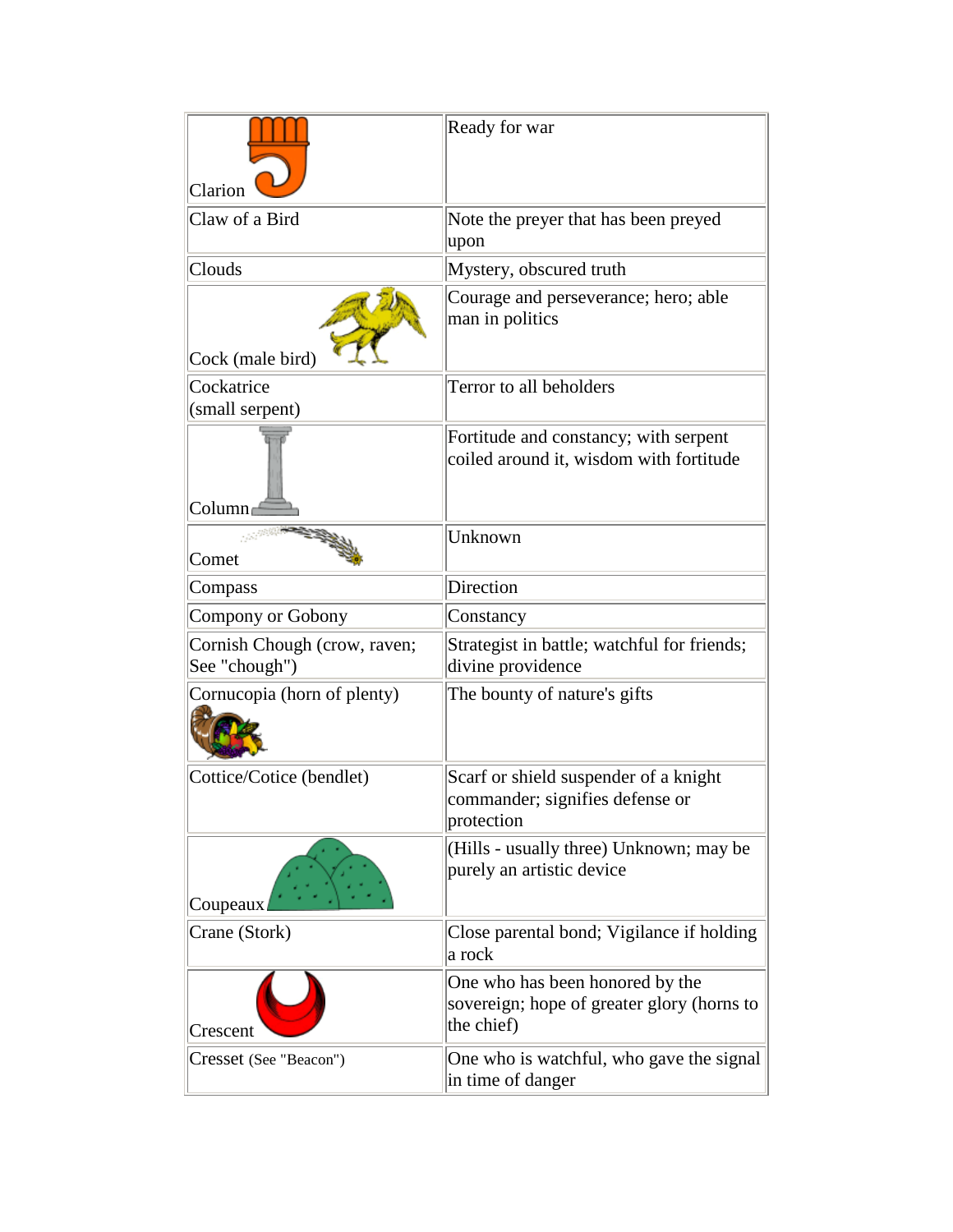| Crosier/shepherd's crook                     | The shepherd's watchfulness; Christian<br>faith; pastoral authority; also Episcopal<br>jurisdiction and authority |
|----------------------------------------------|-------------------------------------------------------------------------------------------------------------------|
| Cross<br>(See Examples)                      | Faith; Christianity; Service in the<br>Crusades                                                                   |
|                                              | <i>Cross (Celtic)</i> Unity of heaven and earth                                                                   |
|                                              | <i>Cross (Constantine's; Labarum)</i> Good omen; Christ; Christianity                                             |
|                                              | <i>Cross Crosslet</i> Signifies the fourfold mystery of the cross                                                 |
|                                              | <i>Cross Crosslet Fitchee</i> A combination of cross and sword;<br>unshakeable faith                              |
| <i>(Patoncee)</i>   conquered                | Cross Flory  (cross flowered at each end) One who has                                                             |
| <i>Cross Formee (Pattee)</i> Military honour |                                                                                                                   |
|                                              | <i>Cross (Maltese)</i> Blessings; badge of Knights Hospitalier                                                    |
|                                              | <i>Cross Moline</i> The mutual converse of human society<br>(said to represent a millstone)                       |
|                                              | Cross Raguly Difficulties encountered                                                                             |
| Cross Roucy Faith                            |                                                                                                                   |
| Crossed thighbones                           | Mortality                                                                                                         |
| Crow (See also "Chough")                     | Strategist in battle; watchful for friends;<br>divine providence                                                  |
|                                              |                                                                                                                   |
| Crown<br>(See Examples)                      | Royal or seigniorial authority                                                                                    |
| Crown (Mural)                                | Defender of a fortress, token of civic<br>honour; one who first mounted the breach<br>in the walls of a fortress  |
| Crown (Naval)                                | One who first boarded an enemy's ship;<br>distinguished naval commander                                           |
| Crown of thorns                              | Adversity                                                                                                         |
| Cup (often covered)                          | Office of the king's butler                                                                                       |
| Cushions <sup>'</sup>                        | Authority                                                                                                         |
| Cygnet (young swan)                          | Where gorged with a crown around its<br>neck, signifies dignity                                                   |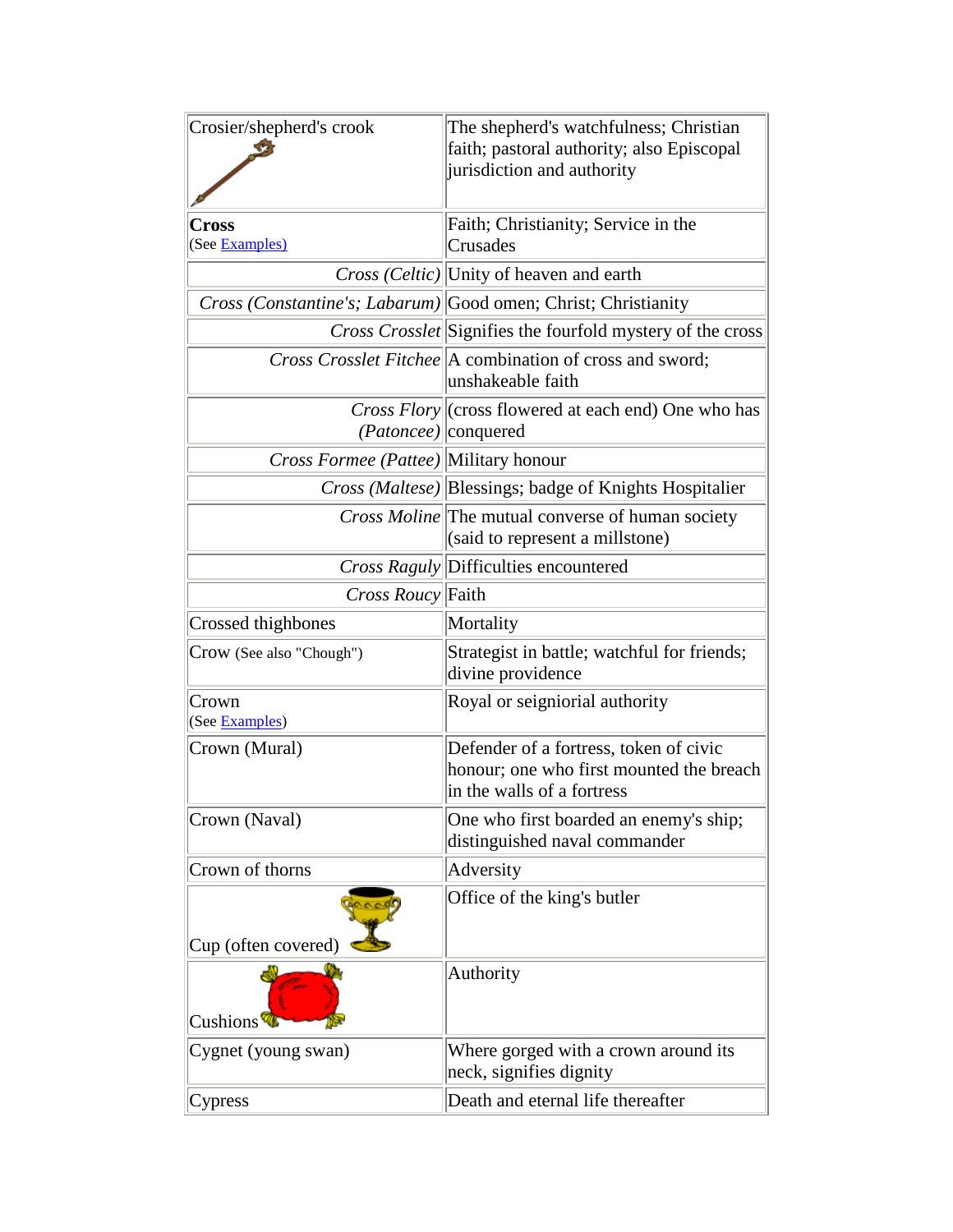| Dagger or dart           | Justice and military honour                                                                                                                                                                            |
|--------------------------|--------------------------------------------------------------------------------------------------------------------------------------------------------------------------------------------------------|
| Dawle (black quatrefoil) | Hope and joy                                                                                                                                                                                           |
| Decrescent               | One who has been honored by the<br>sovereign; hope of greater glory (crescent<br>with horns to the sinister)                                                                                           |
| Deer                     | One who will not fight unless provoked;<br>peace and harmony                                                                                                                                           |
| Dice                     | Constancy                                                                                                                                                                                              |
| Dog                      | Courage, vigilance, and loyalty                                                                                                                                                                        |
| Dolphin                  | Swiftness, diligence, salvation, charity,<br>and love                                                                                                                                                  |
| Dove                     | Loving constancy and peace; the Holy<br>Spirit; with an olive branch in its bill, it<br>signifies a harbinger of good tidings                                                                          |
| Dragon<br>(See Examples) | Valiant defender of treasure; valour and<br>protection                                                                                                                                                 |
| Drops (Guttees)          | One who has endured torrents of liquids,<br>as in battle, depending upon the color of<br>the liquid.<br>Yellow: gold<br>Blue: tears<br>Green: oil<br>White: water<br>Black: pitch or tar<br>Red: blood |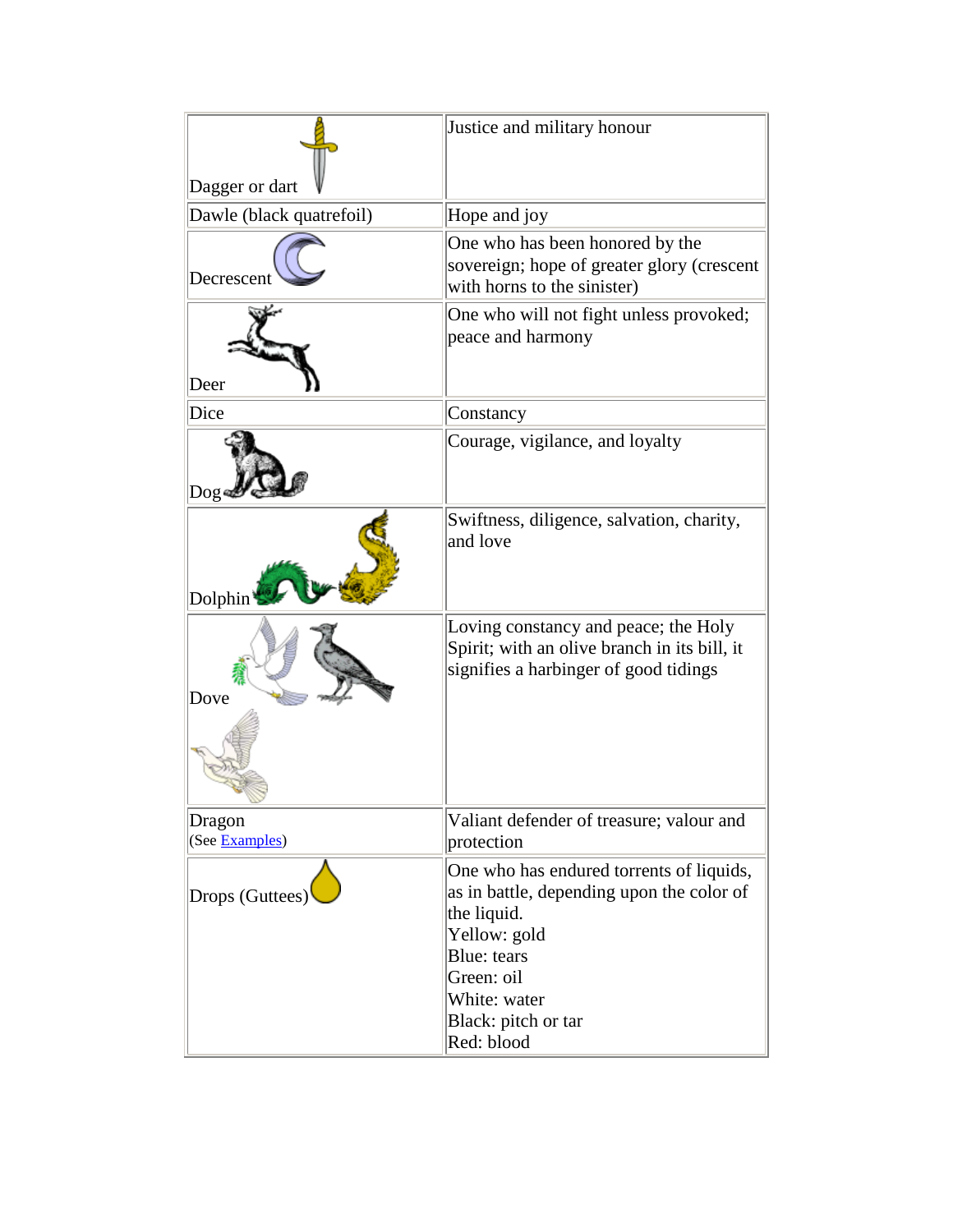| Drum                                                  | Ready for war                                                                                                                                                                                                                                           |
|-------------------------------------------------------|---------------------------------------------------------------------------------------------------------------------------------------------------------------------------------------------------------------------------------------------------------|
| Duck<br>(Also Teal)                                   | Person of many resources                                                                                                                                                                                                                                |
| Eagle<br>(See Examples)                               | Person of noble nature, strength, bravery,<br>and alertness; or one who is high-spirited,<br>ingenious, quick-witted, and judicious;<br>"True magnanimity and strength of mind"<br>acc. to Guillim.<br>If wings "displayed," it signifies<br>protection |
| Eagle with two heads                                  | Conjoining of two forces                                                                                                                                                                                                                                |
| Elephant                                              | Great strength, wit, longevity, happiness,<br>royalty, good luck, and ambition                                                                                                                                                                          |
| Enfield                                               | Mythical beast said to have protected<br>fallen chieftains' bodies for proper burial                                                                                                                                                                    |
| Ermine Spot                                           | Mark of dignity                                                                                                                                                                                                                                         |
| Escallop (scallop shell)                              | Traveller to far places or victorious naval<br>commander                                                                                                                                                                                                |
| Escarbuncle                                           | Supremacy; brilliant gem                                                                                                                                                                                                                                |
| Escutcheon or small shield,<br>alone, with no charges | Defense                                                                                                                                                                                                                                                 |
| <b>Escutcheon of Pretence</b>                         | (Small shield in center of primary shield.)<br>Claim of a prince to sovereignty; or<br>marriage to an heiress of the family                                                                                                                             |
| Estoile (star with six wavy<br>points)                | Celestial goodness; noble person                                                                                                                                                                                                                        |
| Eye                                                   | Providence in government                                                                                                                                                                                                                                |
| Falcon (Hawk)                                         | One who does not rest until objective                                                                                                                                                                                                                   |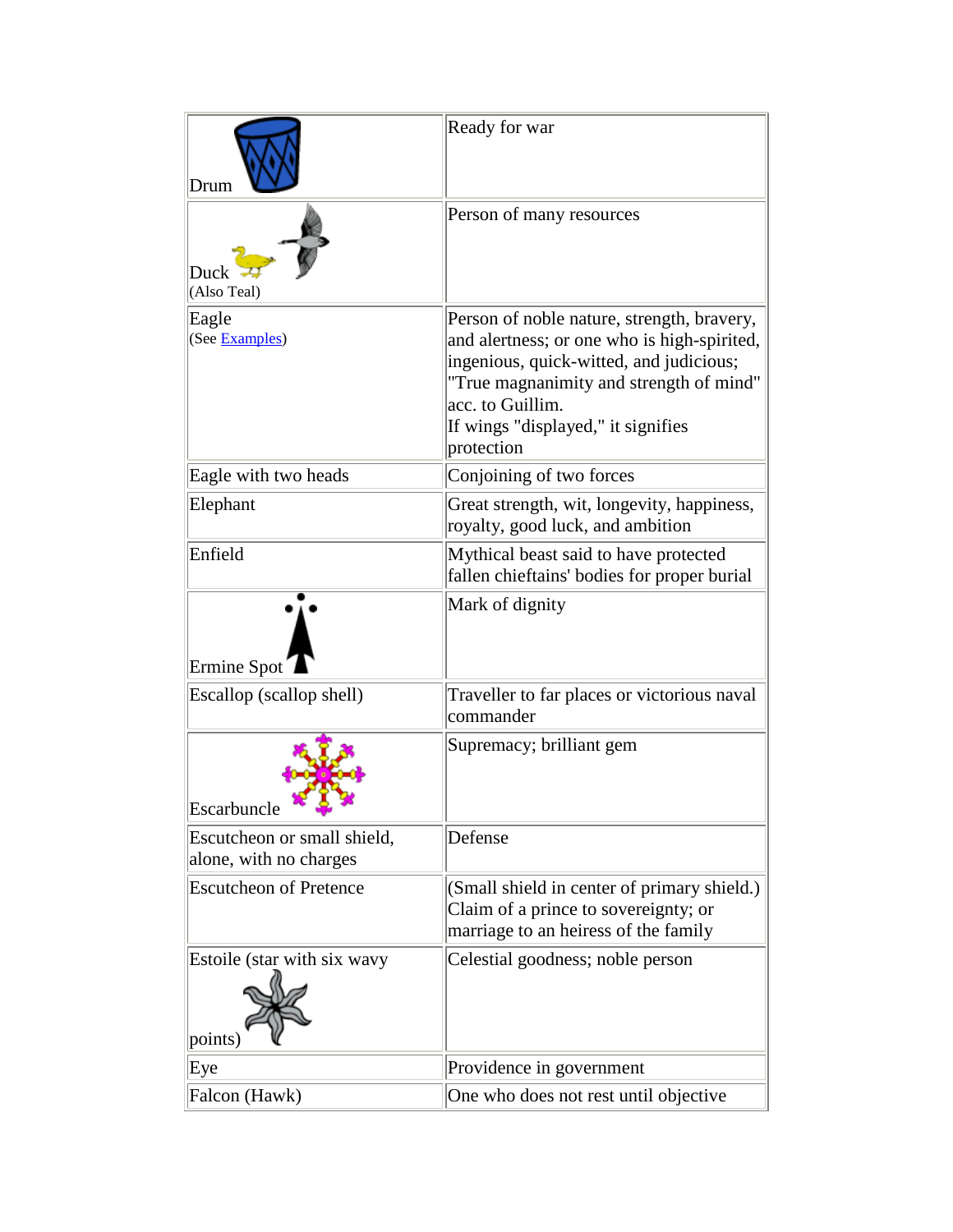| (See Examples)                                         | achieved                                                                                                                                                                                                       |
|--------------------------------------------------------|----------------------------------------------------------------------------------------------------------------------------------------------------------------------------------------------------------------|
| Fasces                                                 | A bundle or rods tied together around an<br>axe, with the blade projecting out;<br>Symbol of a magistrate's authority and the<br>judiciary. (It appears on the reverse side<br>of the U.S. Liberty-head dime.) |
| Feathers                                               | (usually ostrich feathers) Sign of<br>obedience and serenity                                                                                                                                                   |
| Fer de moline<br>(millrind)                            | Center of the millstone, by which it is<br>turned                                                                                                                                                              |
| Fess/Fesse                                             | Military belt or girdle of honour;<br>represents readiness to serve the public                                                                                                                                 |
| Fetterlock                                             | Victory; one who has taken prisoners or<br>rescued prisoners of war                                                                                                                                            |
| Fife                                                   | Ready for war                                                                                                                                                                                                  |
| Finger, pointing                                       | Direction; correct route                                                                                                                                                                                       |
| Fire<br>(See also sample <b>Firefighting Symbols</b> ) | Zealousness                                                                                                                                                                                                    |
| Fish                                                   | A true, generous mind; virtuous for<br>himself, not because of his heritage; also<br>unity with Christ, spiritual nourishment                                                                                  |
| Flag or Pennant                                        | Refers to special action in which bearer<br>was captured, or a reward for valiant<br>service                                                                                                                   |
| Flanchi/flasque/flanches<br>(Also flaunches)           | Given by a king for virtue and learning                                                                                                                                                                        |
| Fleece (lamb's)                                        | Ancient honour from the knightly order<br>of the Fleece of Gold                                                                                                                                                |
| Fleur-de-lis<br>(See Examples)                         | Purity; light; floral badge of France;<br>represents sixth son as mark of difference                                                                                                                           |
| Flint stone                                            | Readiness for zealous service                                                                                                                                                                                  |
| <b>Flowers</b>                                         | Hope and joy                                                                                                                                                                                                   |
| Fountain                                               | Usually a roundle, crossed with wavy<br>bars of blue and white; represents water, a<br>spring                                                                                                                  |
| Fox                                                    | One who will use all that he/she may<br>possess of wisdom and wit in his/her own<br>defense                                                                                                                    |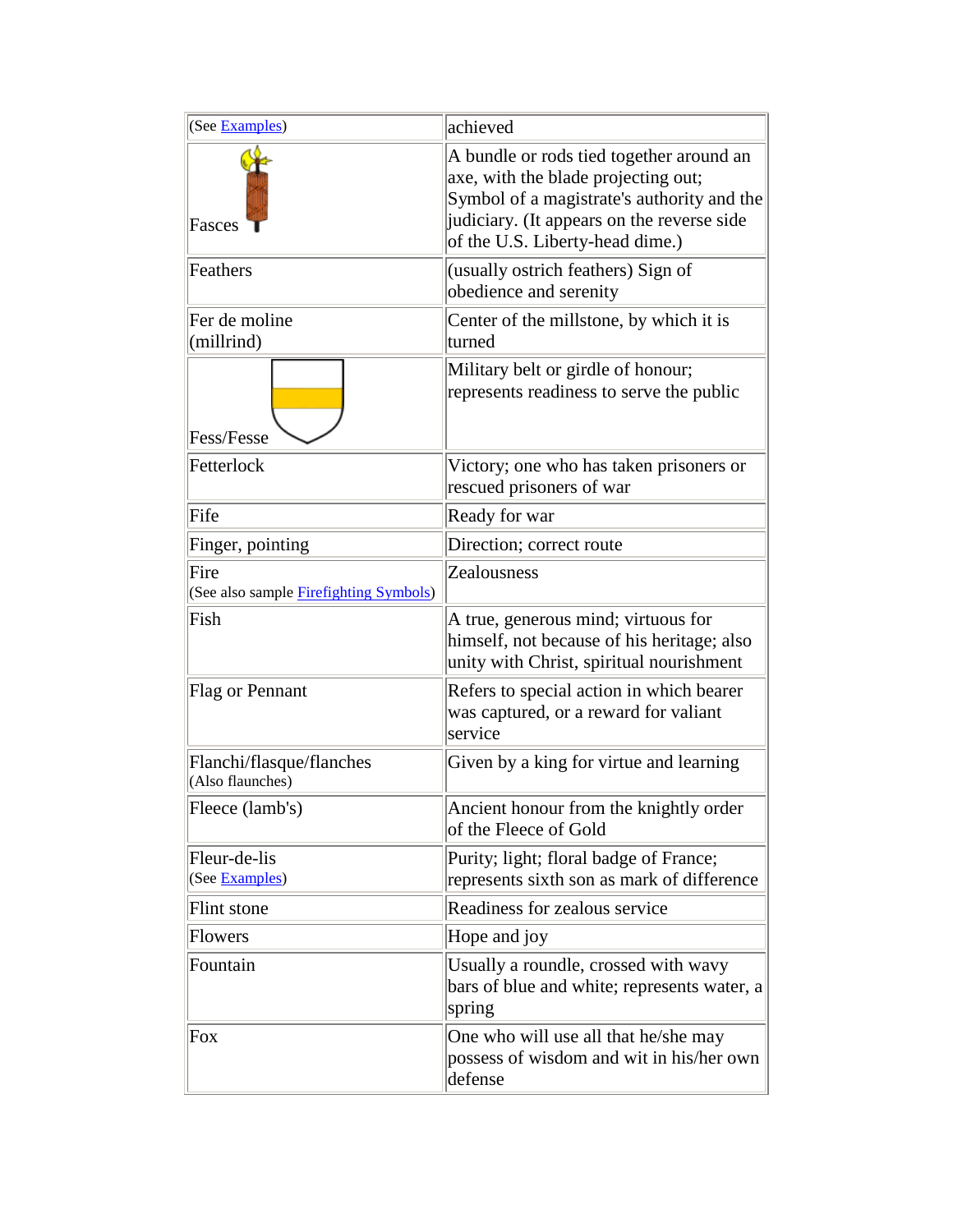| Fraises                                  | Strawberries; usually refers to the<br>cinquefoil                      |
|------------------------------------------|------------------------------------------------------------------------|
| Fret<br>(saltire through                 | (Also, fretty or latticework)<br>Persuasion                            |
| a mascle)<br>Fruit                       | Felicity and peace                                                     |
| Fusil<br>(narrow lozenge)                | Travel and labour                                                      |
| Fusil of Yarn (yarn with the<br>spindle) | Negotiation                                                            |
| Galley                                   | See Ship                                                               |
| Gannet (duck without beak or<br>legs)    | One who has to subsist by virtue and<br>merit                          |
| Garb (wheatsheaf)                        | The harvest of one's hopes has been<br>secured                         |
| Gauntlet                                 | Armed for the performance of martial<br>enterprise                     |
| Gavel                                    | Justice; legal authority                                               |
| Gem or Jewel                             | Supremacy                                                              |
| Gillyflower (tawney quatrefoil)          | Hope and joy                                                           |
| Globe                                    | Worldliness; world travel                                              |
| Goat                                     | One who wins through politics rather than<br>war                       |
| Gobony or Gobbony                        | Constancy                                                              |
| Goose                                    | Resourcefulness                                                        |
| Gorged (around neck)                     | High dignity                                                           |
| Grapes                                   | Liberality, felicity, and peace; also,<br>association with wine-making |
| Grasshopper                              | Noble and home-bred                                                    |
| Grenade                                  | One who has dared the terror of such a<br>weapon in battle             |
| Greyhound                                | Courage, vigilance, and loyalty                                        |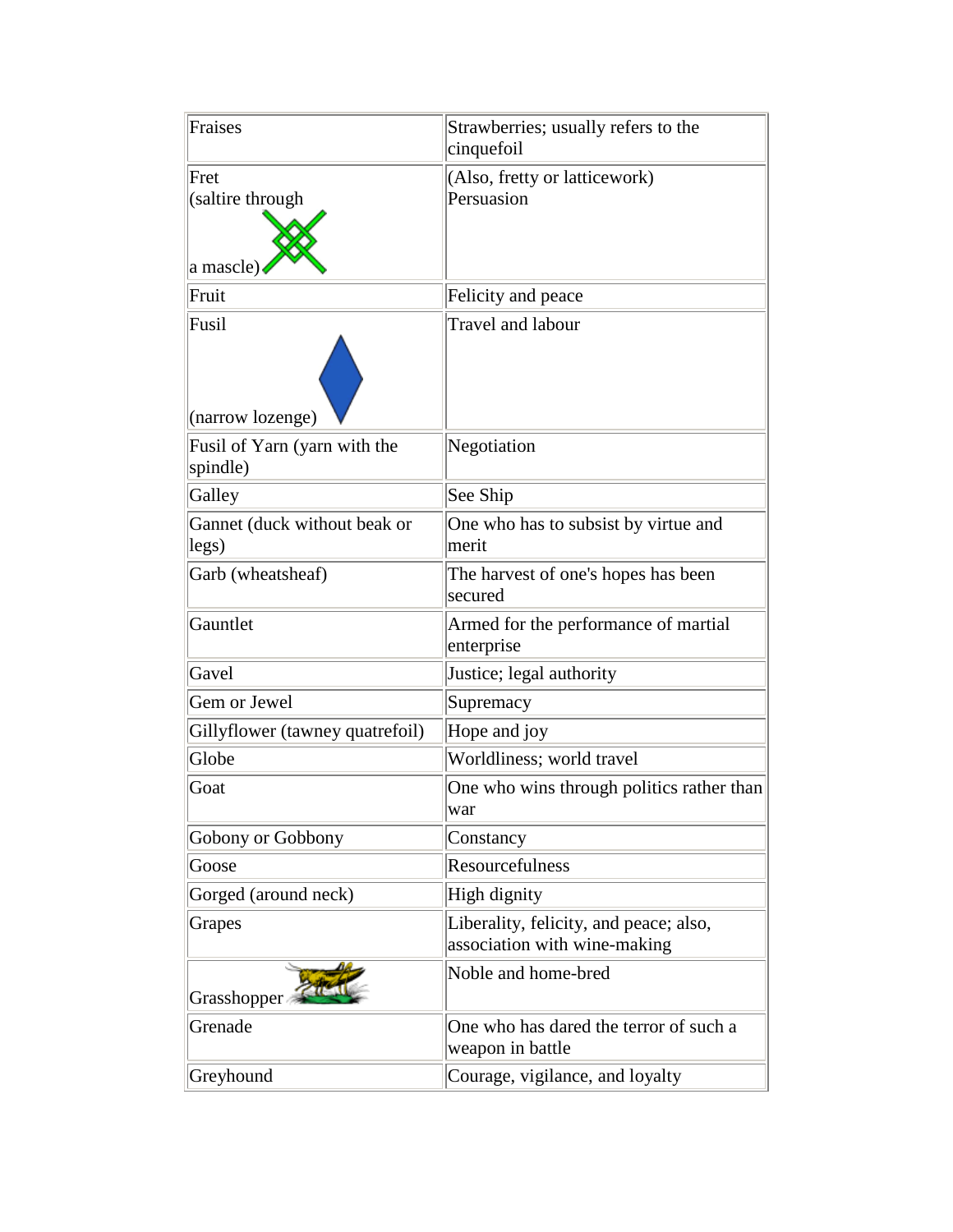| Griffin                                                              | (Head, wings, and talons of an eagle with<br>the body of a lion); Valour and death-<br>defying bravery; vigilance |
|----------------------------------------------------------------------|-------------------------------------------------------------------------------------------------------------------|
| Gyronny                                                              | Unity (six- or eight-part division of the<br>shield)                                                              |
| Hammer                                                               | Honour; emblem of the smith's trade                                                                               |
| Hand                                                                 | Pledge of faith, sincerity, and justice;<br>two right hands conjoined represent union<br>and alliance             |
| Hand, red                                                            | Mark of a baronet                                                                                                 |
| Hare                                                                 | One who enjoys a peaceable and retired<br>life                                                                    |
| Harp                                                                 | Well-composed person of tempered<br>judgment; contemplation; mystical bridge<br>between heaven and earth          |
| Harpy<br>(virgin's face, neck and breast<br>with the body of a lion) | Ferocity under provocation                                                                                        |
| Hart (male deer)                                                     | Peace and harmony                                                                                                 |
| Hawk (Falcon)                                                        | One who does not rest until objective<br>achieved                                                                 |
| Hawks' lures:                                                        | One who is fond of the highest pursuits,<br>such as hunting and falconry                                          |
| Hazel branch or leaves                                               | Hope and joy                                                                                                      |
| Head (Human)                                                         | Honour; if the head of a "blackamoor" or<br>Moor, refers to deeds of prowess in the<br>Crusades                   |
| Heart, Flaming                                                       | Intense, burning affection                                                                                        |
| Heart, Human                                                         | Charity and sincerity                                                                                             |
| Hedgehog                                                             | "Provident provider" acc. to Sloane Evans                                                                         |
| Helmet                                                               | When depicted on the shield, denotes<br>wisdom and security in defense; strength,<br>protection, invulnerability  |
| Hind (female deer)                                                   | Peace and harmony                                                                                                 |
| Holly                                                                | Truth                                                                                                             |
| Horns                                                                | Strength and fortitude                                                                                            |
| Horse (See also Seahorse)<br><b>See Sample Horses</b>                | Readiness for all employments for king                                                                            |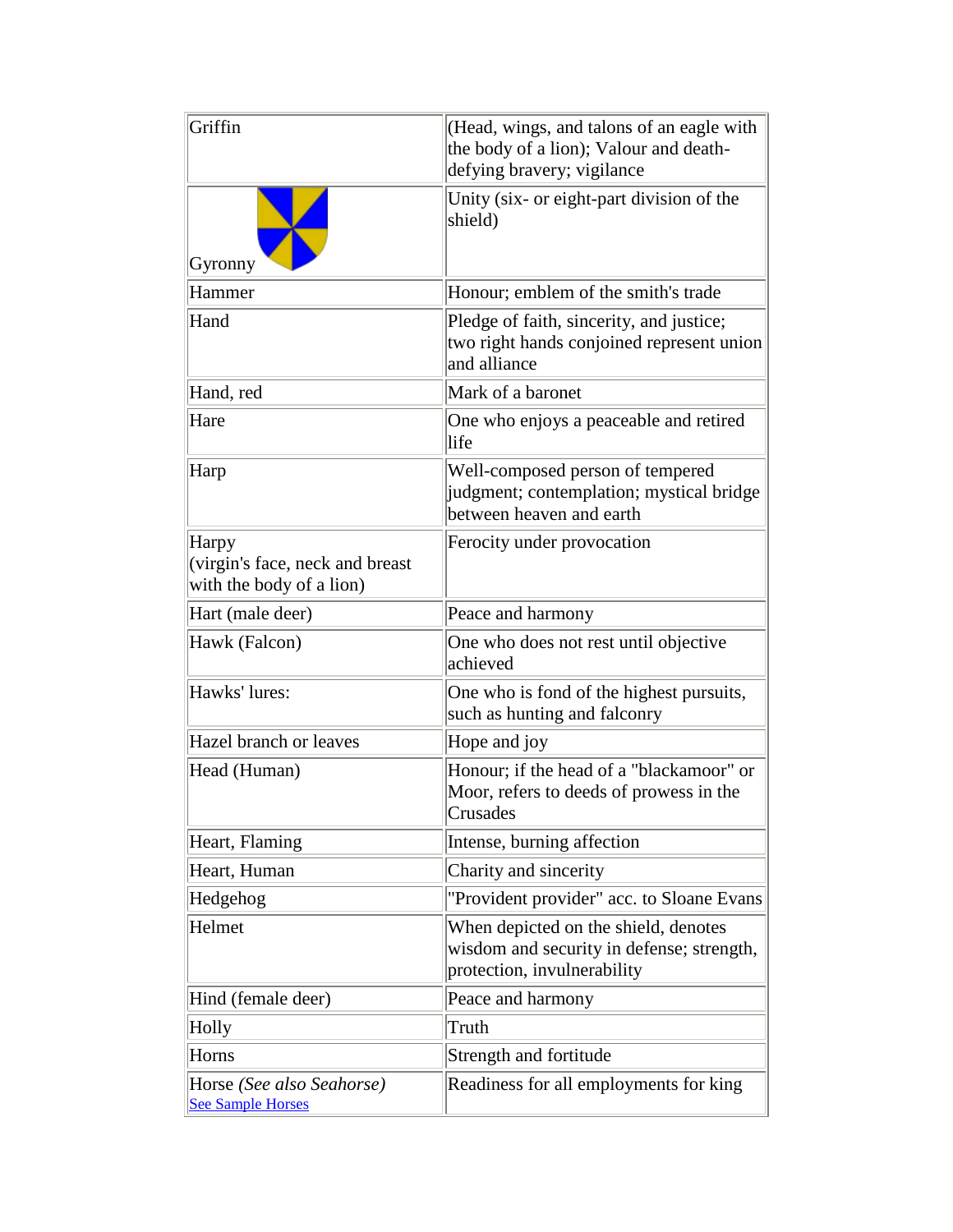|                                  | and country                                                                                                         |
|----------------------------------|---------------------------------------------------------------------------------------------------------------------|
| Horseshoe                        | Good luck and safeguard against evil<br>spirits                                                                     |
| Hourglass                        | Flight of time; mortality                                                                                           |
| Housemark                        | Presumably adopted by the bearers as<br>forms of unique identification of<br>European homes                         |
| Huitfoil<br>(double quatrefoil)  | Mark of cadency for the ninth son                                                                                   |
| Human Head                       | Honour (if the head of a Blackamoor, it<br>refers to deeds of prowess in the<br>Crusades)                           |
| Humettee                         | Describes an element that does not touch<br>the sides of the shield                                                 |
| Hunting Horn                     | One who is fond of the chase, of high<br>pursuits                                                                   |
| Hydra (dragon with seven heads)  | Conquest of a very powerful enemy                                                                                   |
| Increscent/Increment             | One who has been honored by the<br>sovereign; hope of greater glory (crescent<br>with horns to the dexter)          |
| Inescutcheon                     | See "Escutcheon of Pretence"                                                                                        |
| <b>Ivy Leaves</b>                | Strong and lasting friendship                                                                                       |
| Inkhorn or Inkwell               | Art of writing and educated employment                                                                              |
| Jessamine (white quatrefoil)     | Hope and joy                                                                                                        |
| Jessant de lis                   | With a fleur-de-lis shooting out, i.e., from<br>the mouth of a leopard or lion; Represents<br>dominion over France. |
| Keys                             | Guardianship and dominion                                                                                           |
| Knight (especially on horseback) | The soul guiding the body; man's journey<br>through life                                                            |
| Labarum (Constantine's Cross)    | Good omen; Christianity                                                                                             |
| Label $\Pi$                      | Indicates first-born. See Marks of<br>Cadency                                                                       |
| Ladder (Scaling Ladder)          | One who was fearless in attacking; if<br>against a tower, be on guard against<br>spiritual and corporeal enemies    |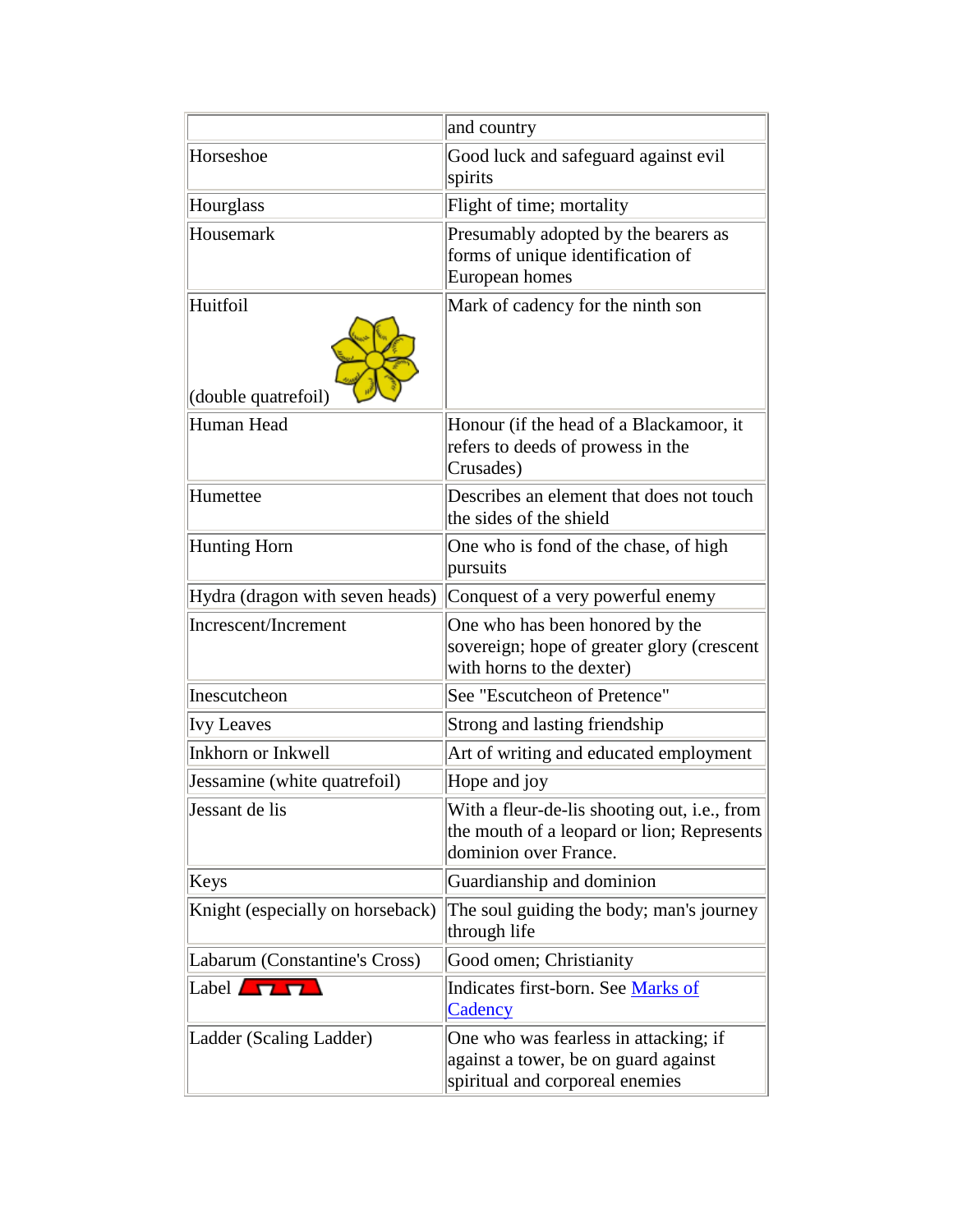| Lamb or Ewe                                                     | Gentleness and patience under suffering                                               |
|-----------------------------------------------------------------|---------------------------------------------------------------------------------------|
| Lamb carrying staff or banner<br>with a cross<br>(paschal lamb) | Faith; innocence, bravery, gentleness,<br>purity, resolute spirit                     |
| Lamp/Lantern<br>(See also "Candle")                             | Light, life, and spirituality                                                         |
| Lance or Javelin                                                | The perfection of martial affairs; emblem<br>of knightly service; devotion to honour  |
| <b>Laurel Leaves</b>                                            | Peace and/or triumph                                                                  |
| Leg                                                             | Strength, stability, and expedition                                                   |
| Leopard or Ounce                                                | Valiant and hardy warrior who<br>enterprises hazardous things by force and<br>courage |
| Leopard's head swallowing a<br>fleur-de-lis (jessant)           | Represents the lion of England<br>swallowing the lily of France                       |
| Letter (i.e., $A, B, C$ )                                       | May represent great battles or<br>tournaments beginning with that letter              |
| Level                                                           | Equity and upright action; virtuous<br>person                                         |
| Lightning Bolt                                                  | Swiftness and power                                                                   |
| Lily                                                            | Purity; see "Fleur-de-lis"                                                            |
| Linden branch or leaves                                         | Hope and joy                                                                          |
| Lion<br>(See Sample Lions)                                      | Dauntless courage                                                                     |
| Lion, heraldic                                                  | Bravery, strength, ferocity, and valour                                               |
| Lozenge or Lozengy                                              | Constancy                                                                             |
| Lunel (Four crescent moons)<br>facing each other)               | One who has been honored by the<br>sovereign; hope of greater glory                   |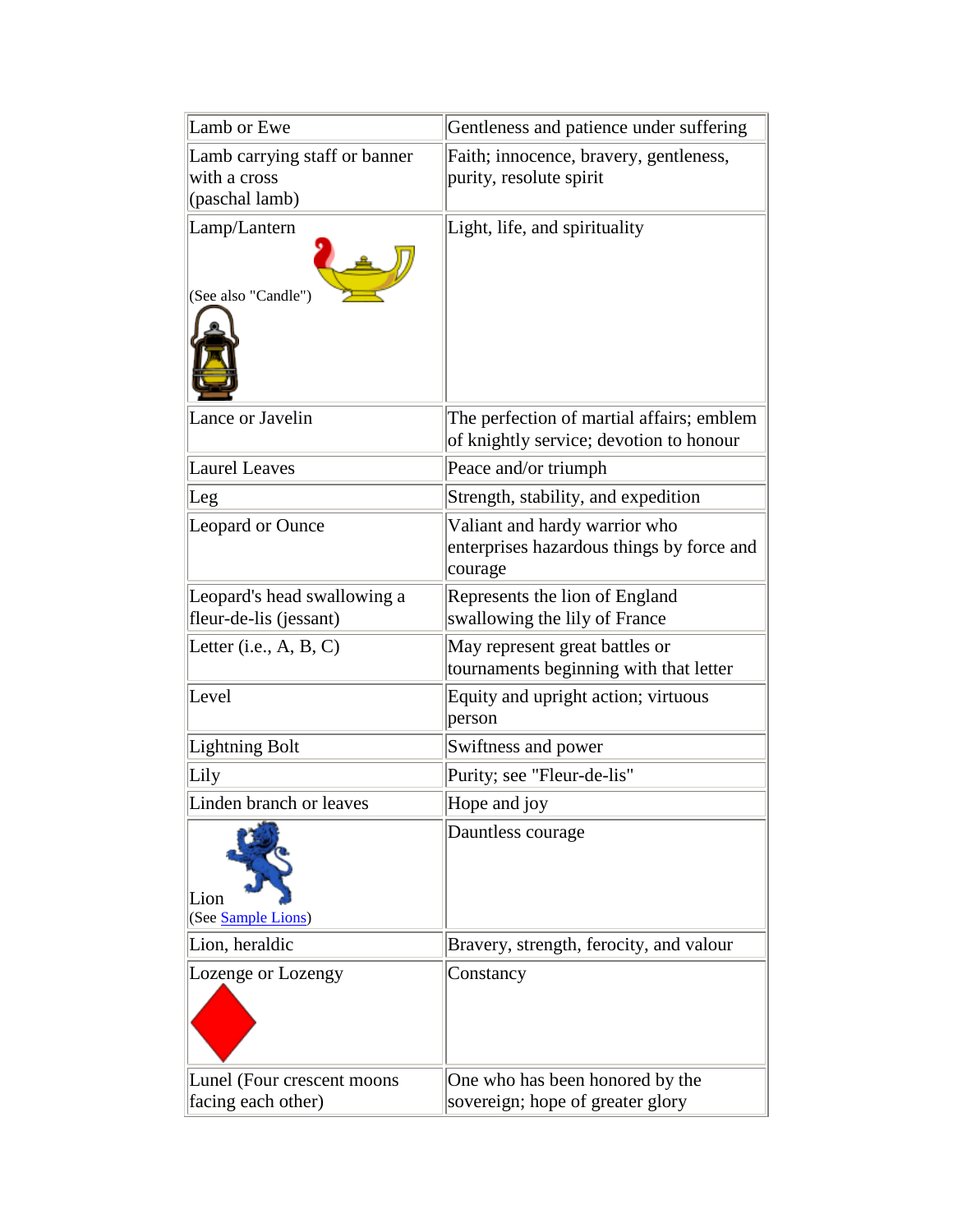| Lure (hawk's)                    | One who is fond of the highest pursuits,<br>such as hunting and falconry                                                        |
|----------------------------------|---------------------------------------------------------------------------------------------------------------------------------|
| Lymphad                          | See Ship                                                                                                                        |
| Lyre                             | Contemplation; tempered judgment                                                                                                |
| Man                              | Various meanings                                                                                                                |
| Marigold                         | Devotion and piety                                                                                                              |
| Martlet<br>(footless swallow)    | Symbol of the fourth son (mark of<br>difference); may signify one who has to<br>subsist by virtue and merit, not<br>inheritance |
| Mascle<br>(hollowed out lozenge) | Persuasive                                                                                                                      |
| Mastiff                          | Courage, vigilance, and loyalty                                                                                                 |
| <b>Matches</b>                   | (Usually in a roll and fired) Possible<br>reference ot one who has dared the terror<br>of such a weapon in battle               |
| Maunch (lady's sleeve)           | "For my lady's sake"                                                                                                            |
| Mermaid                          | Eloquence                                                                                                                       |
| Millpick                         | Miller's tool                                                                                                                   |
| Millrind<br>$ $ (or millstone)   | The mutual converse of human society;<br>miller's tool                                                                          |
| Mitre (Bishop's)                 | Authority                                                                                                                       |
| Mole                             | Unknown                                                                                                                         |
| Monkey                           | Unknown                                                                                                                         |
| Moon                             | Serene power over mundane actions                                                                                               |
| Moor/Saracen/Turk                | Dates back to the Middle Ages when it<br>was considered an honor to take a Moor's<br>head                                       |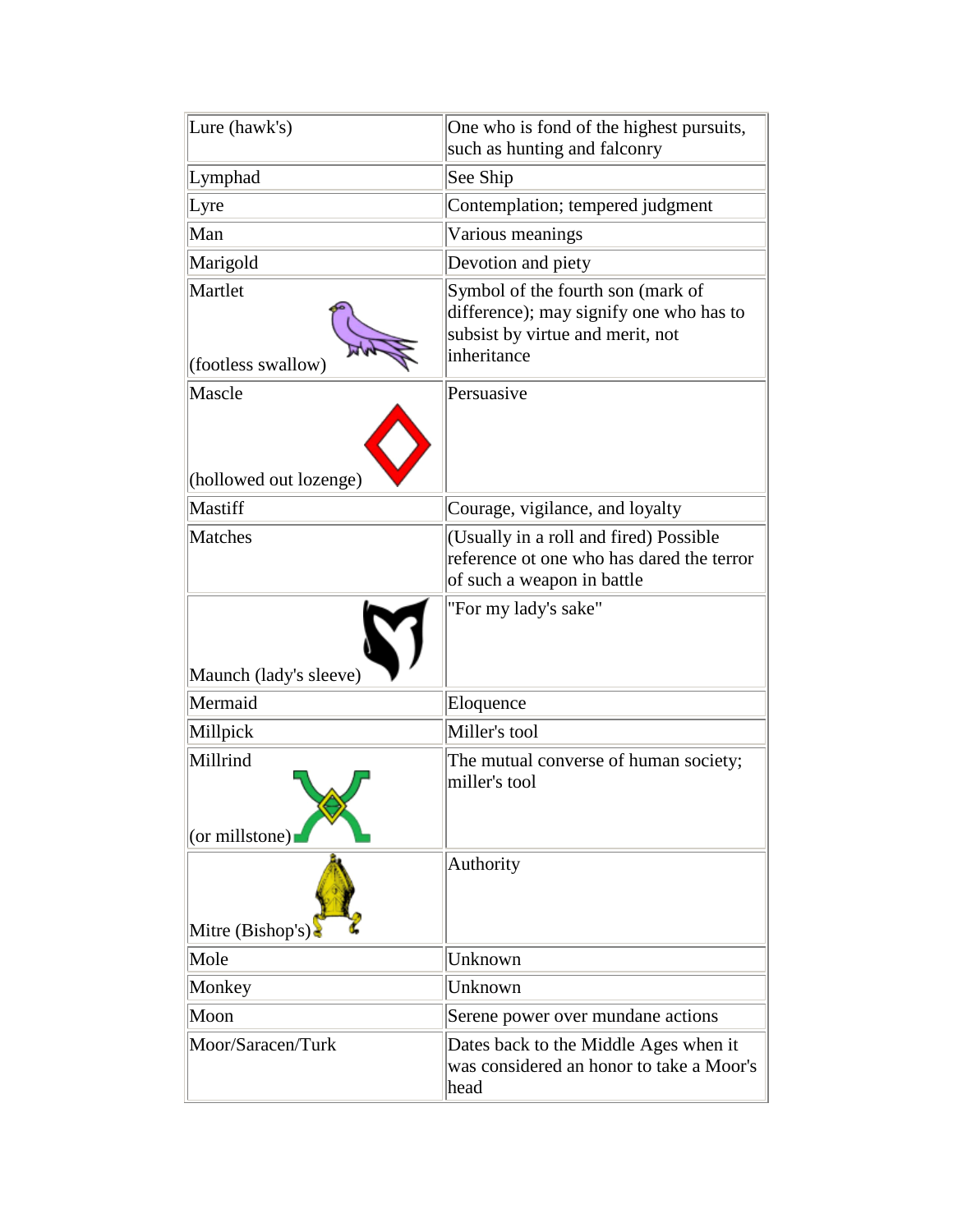| Moor fowl or Moor-cock          | Association with the law or the legal<br>profession                                                |
|---------------------------------|----------------------------------------------------------------------------------------------------|
| <b>Mortar Piece</b>             | One who has dared the terror of such a<br>weapon in battle                                         |
| Mount/Mound<br>(See "Coupeaux") | (Rounded terrace at base of the shield)<br>Unknown; may be purely an artistic<br>device            |
| Mulberries                      | Liberality, felicity, and peace                                                                    |
| Mule                            | Often borne by abbots and abbesses who<br>have pastoral jurisdiction, but not real<br>jurisdiction |
| Mullet<br>(Star)                | Divine quality from above; mark of third<br>son                                                    |
| <b>Musical Pipes</b>            | Festivity and rejoicing                                                                            |
| Oak Garb or Sheaf               | The harvest of one's hopes has been<br>secured                                                     |
| Oak Tree, Leaves, Bush          | Great age and strength                                                                             |
| Oak Tree/Bush with Acorns       | Continuous growth and fertility                                                                    |
| Olive Branch or Leaves          | Peace and concordance                                                                              |
| Orle                            | Circle of something; Preservation or<br>protection                                                 |
| Ostrich/Ostrich plumes          | Willing obedience and serenity                                                                     |
| Otter                           | One who lives life to the fullest                                                                  |
| Owl                             | One who is vigilant and of acute wit                                                               |
| Ox                              | Valour and generosity                                                                              |
| Pale/Palet/Pallet/Paly          | Military strength                                                                                  |
| Palm Branch                     | Victory, justice, and royal honour                                                                 |
| Palm Tree                       | Righteousness and resurrection; victory                                                            |
| Panther                         | Fierce, but tender and loving to children<br>and will defend her children with her life            |
| Parchment/Scroll/Diploma        | Possible reference to academic or<br>scholarly achievement                                         |
| Parrot                          | Unknown                                                                                            |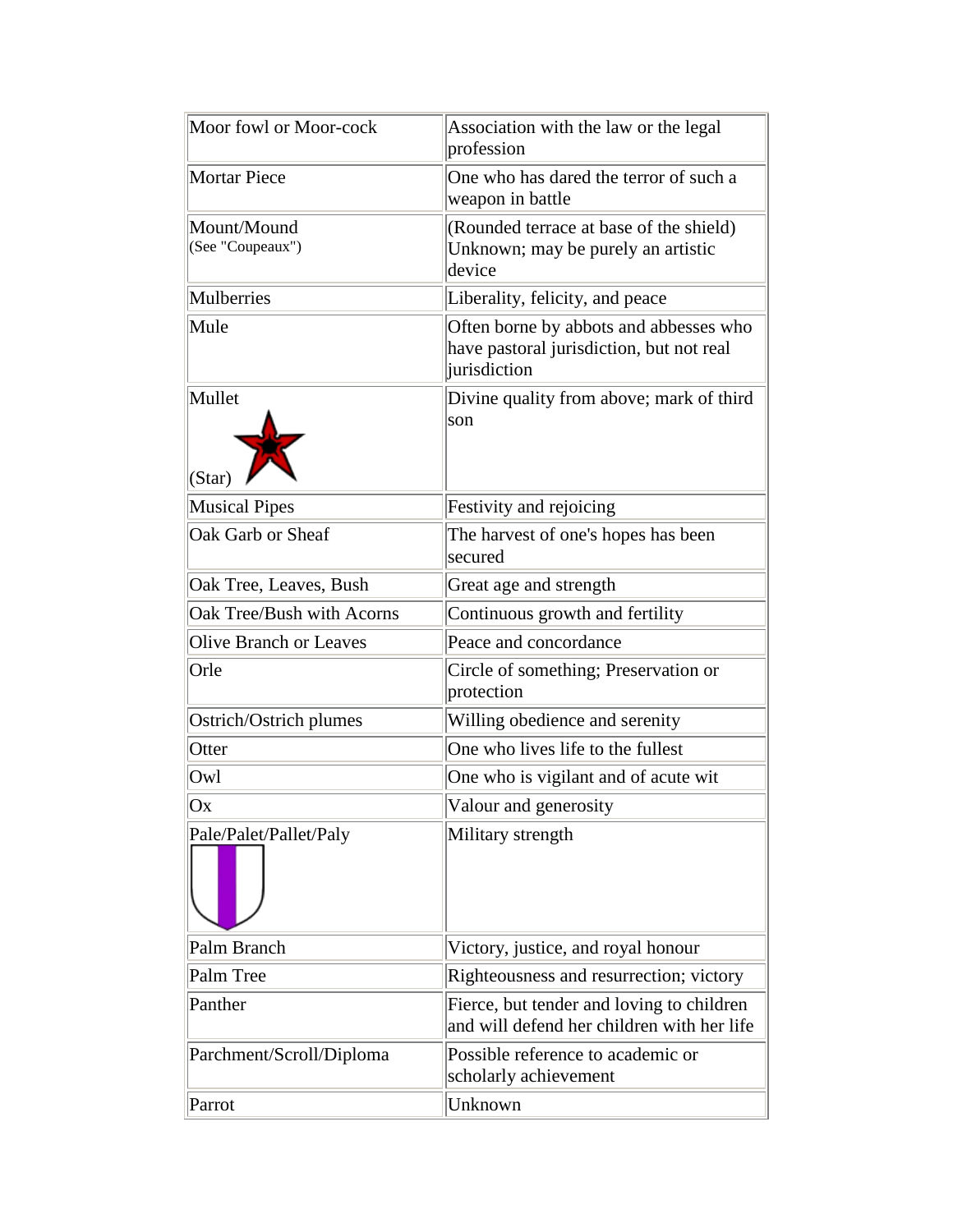| Paschal Lamb                 | Faith, innocence, bravery, gentleness,<br>purity, resolute spirit                                                                          |
|------------------------------|--------------------------------------------------------------------------------------------------------------------------------------------|
| <b>Passion Nails</b>         | Token of poignant suffering undergone<br>by the bearer                                                                                     |
| Pavilion                     | <b>Readiness for battle</b>                                                                                                                |
| Peacock                      | Beauty, power, and knowledge                                                                                                               |
| Peacock Feather              | Beauty, power, and knowledge                                                                                                               |
| Pears                        | Felicity and peace                                                                                                                         |
| Pegasus                      | Poetic genius and inspiration; messenger<br>of God                                                                                         |
| Pelican                      | Self-sacrifice and charitable nature; When<br>feeding her young ("in her piety"),<br>symbolizes the duties of a parent or<br>parental love |
| Pen                          | Art of writing and educated employment                                                                                                     |
| Pennon or Flag               | Refers to some special action in which it<br>was captured or as a reward for gallant<br>service                                            |
| Periwinkle (blue quatrefoil) | Hope and joy                                                                                                                               |
| Pheasant                     | Person of many resources                                                                                                                   |
| Pheon                        | Dexterity and nimble wit; readiness for<br>battle                                                                                          |
| (Spear-head)<br>Phoenix      | Symbol of resurrection                                                                                                                     |
| Pig                          | Fertility                                                                                                                                  |
| Pike (Fish)                  | A true, generous mind; virtuous for                                                                                                        |
|                              | himself, not because of his heritage; also<br>unity with Christ, spiritual nourishment.                                                    |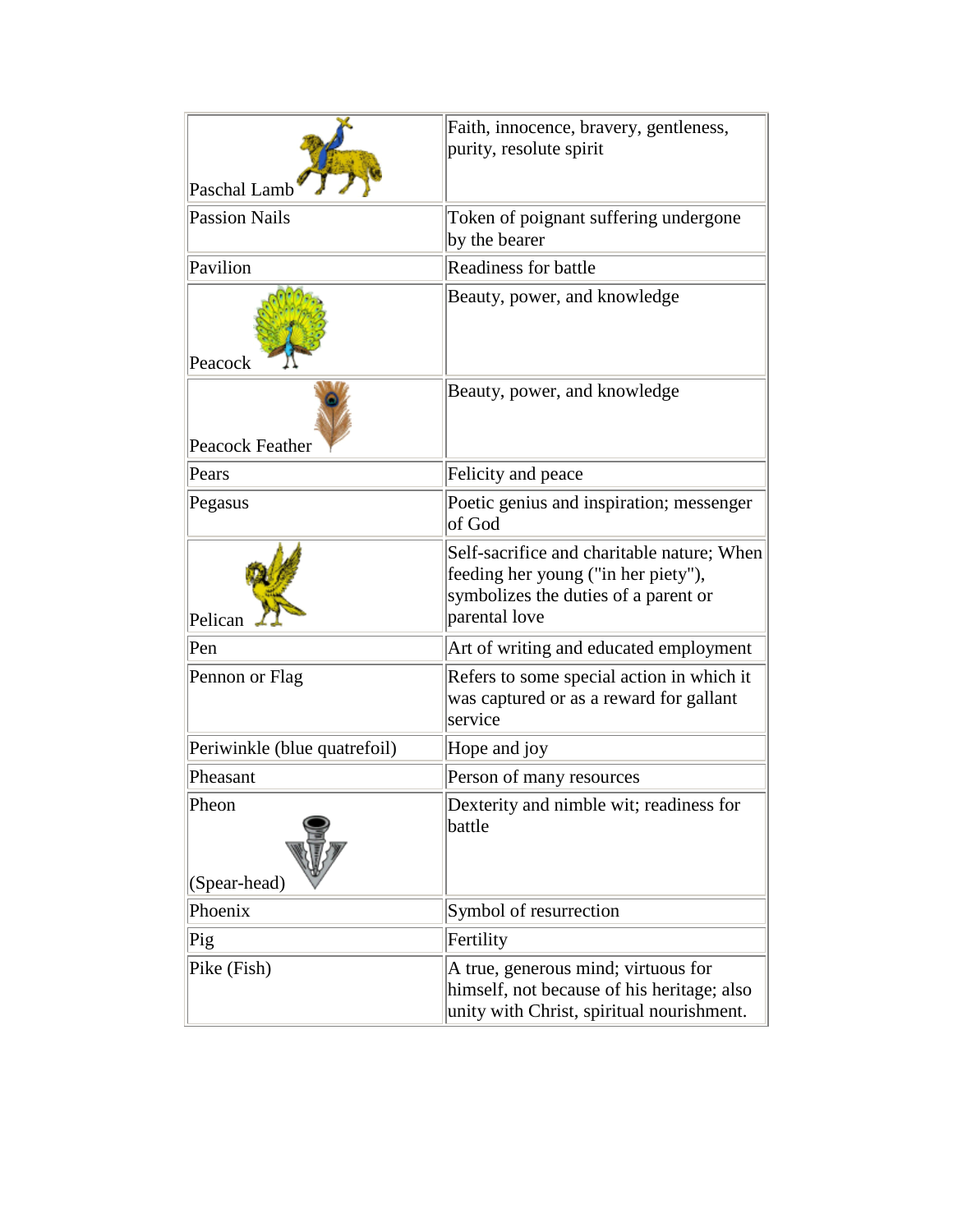| Pile                                      | Represents large pieces of wood used in<br>building bridges; engineering skills,<br>builder; May represent a pennon or flag                                       |
|-------------------------------------------|-------------------------------------------------------------------------------------------------------------------------------------------------------------------|
| Pilgrim's Stave/<br><b>Palmer's Stave</b> | The shepherd's watchfulness; Christian<br>faith; pastoral authority; also may refer to<br>early pilgrimages to Jerusalem                                          |
| Pillar                                    | Fortitude and constancy; with serpent<br>coiled around it, wisdom with fortitude                                                                                  |
| Pincers                                   | Honour; emblem of the smith's trade                                                                                                                               |
| Pine                                      | Death and eternal life thereafter                                                                                                                                 |
| Pine Cone                                 | Life                                                                                                                                                              |
| Pipes (music)                             | Festivity and rejoicing                                                                                                                                           |
| Pitcher                                   | Office of service                                                                                                                                                 |
| Plant                                     | Hope and joy                                                                                                                                                      |
| Plow or Ploughshare                       | Labouring in the earth and depending<br>upon providence                                                                                                           |
| Plume of feathers                         | Sign of willing obedience and serenity of<br>mind                                                                                                                 |
| Plummet                                   | Equity and upright action; virtuous<br>person                                                                                                                     |
| Pomegranate Fruit                         | Fertility and abundance                                                                                                                                           |
| Poplar leaves                             | Hope and joy                                                                                                                                                      |
| Poppy (sanguine quatrefoil)               | Hope and joy                                                                                                                                                      |
| Portcullis (castle gate)                  | Protection in an emergency                                                                                                                                        |
| Proboscides                               | Elephant trunks; usually represented in<br>pairs; the elephant symbolizes longevity,<br>strength, royalty, dignity, patience,<br>wisdom, happiness, and good luck |
| Quatrefoil (Primrose)                     | Brings good tidings                                                                                                                                               |
| Rabbit (Conie)                            | One who enjoys a peaceable and retired<br>life                                                                                                                    |
| Rainbow                                   | Good times after bad                                                                                                                                              |
| Ram                                       | Authority                                                                                                                                                         |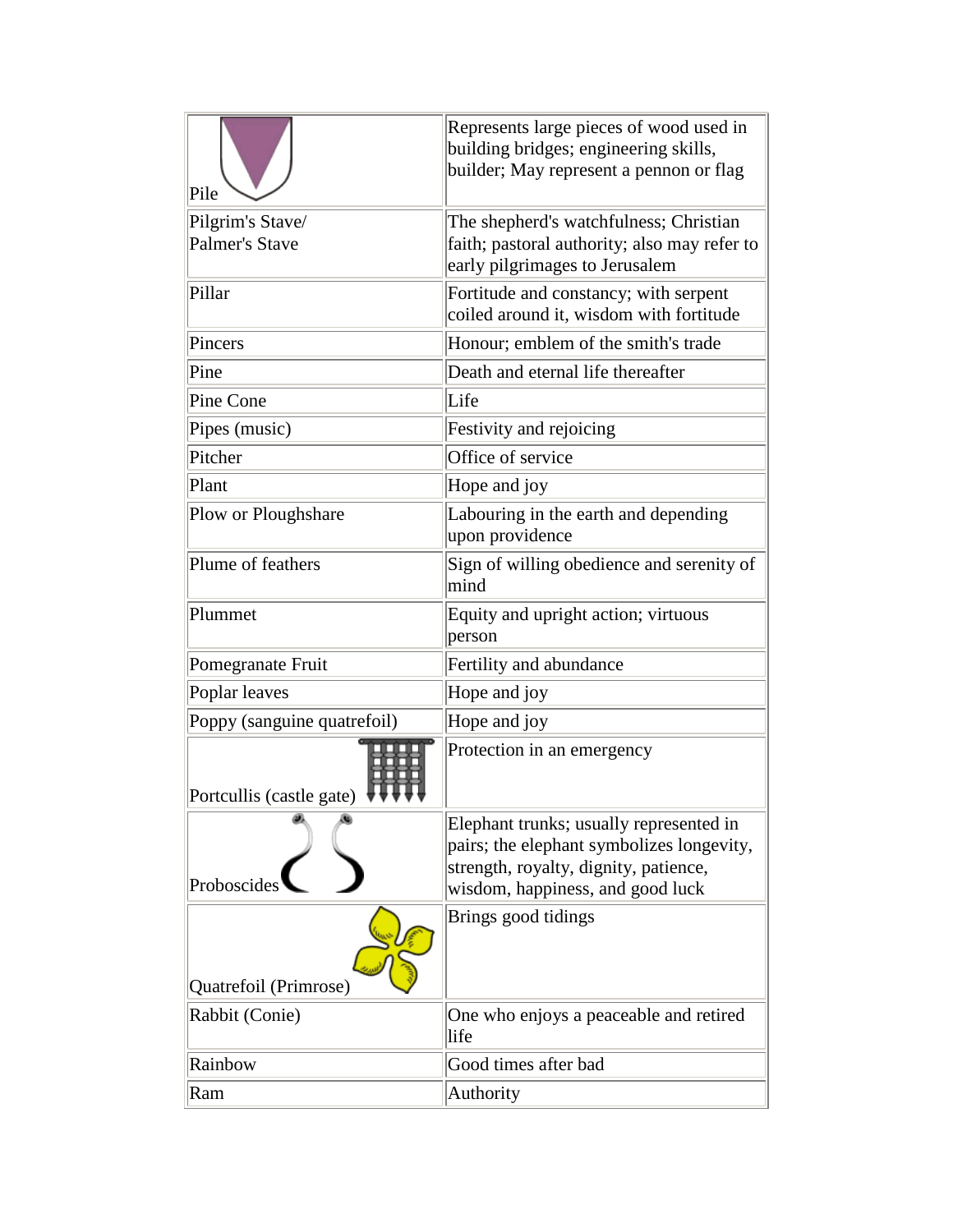| Rat                       | Unknown                                                                                                                                                                                                                                                                                                                               |
|---------------------------|---------------------------------------------------------------------------------------------------------------------------------------------------------------------------------------------------------------------------------------------------------------------------------------------------------------------------------------|
| Ratch-hound (small hound) | Loyalty, courage, and vigilance                                                                                                                                                                                                                                                                                                       |
| Raven                     | Divine providence                                                                                                                                                                                                                                                                                                                     |
| Ray or Rayonnee           | Glory and spendour; fountain of life;<br>intelligence and enlightenment                                                                                                                                                                                                                                                               |
| Rhinoceros                | Ferocious when aroused                                                                                                                                                                                                                                                                                                                |
| Rock                      | Safety and protection; refuge                                                                                                                                                                                                                                                                                                         |
| Rose                      | Mark of the seventh son; Hope and joy;<br>see also meanings for specific colors of<br>roses                                                                                                                                                                                                                                           |
| Rose, Red                 | Grace and beauty                                                                                                                                                                                                                                                                                                                      |
| Rose, White               | Love and faith                                                                                                                                                                                                                                                                                                                        |
| Roundles                  | Gold or yellow: bezants or byzantine<br>coins (worthy of trust or treasure)<br>White: plate (generosity)<br>Green: pomme (apple)<br>Purple: golpe (wounded)<br>Blue: hurt or wortleberry<br>Black: pellet, ogress, or gunstone (cannon)<br>ball)<br>Red: torteau (communion wafer or<br>manchet cake)<br>Tawney: orange (tennis ball) |
| Sabre (See Sword)         | Justice and/or military honour                                                                                                                                                                                                                                                                                                        |
| Saddle                    | Preparedness for active service                                                                                                                                                                                                                                                                                                       |
| Salamander                | Protection                                                                                                                                                                                                                                                                                                                            |
| Salmon (See Fish)         |                                                                                                                                                                                                                                                                                                                                       |
| Saltire                   | (St. Andrew's Cross) Resolution                                                                                                                                                                                                                                                                                                       |
| Savage/Saracen            | Believed to be related to service in the<br>Crusades                                                                                                                                                                                                                                                                                  |
| <b>Scales</b>             | Justice                                                                                                                                                                                                                                                                                                                               |
| <b>Scallop Shell</b>      | See "Escallop"                                                                                                                                                                                                                                                                                                                        |
| Sceptre                   | The emblem of justice                                                                                                                                                                                                                                                                                                                 |
| Scythe or Sickle          | The hope of a fruitful harvest                                                                                                                                                                                                                                                                                                        |
| Sea horse                 | Power of the water                                                                                                                                                                                                                                                                                                                    |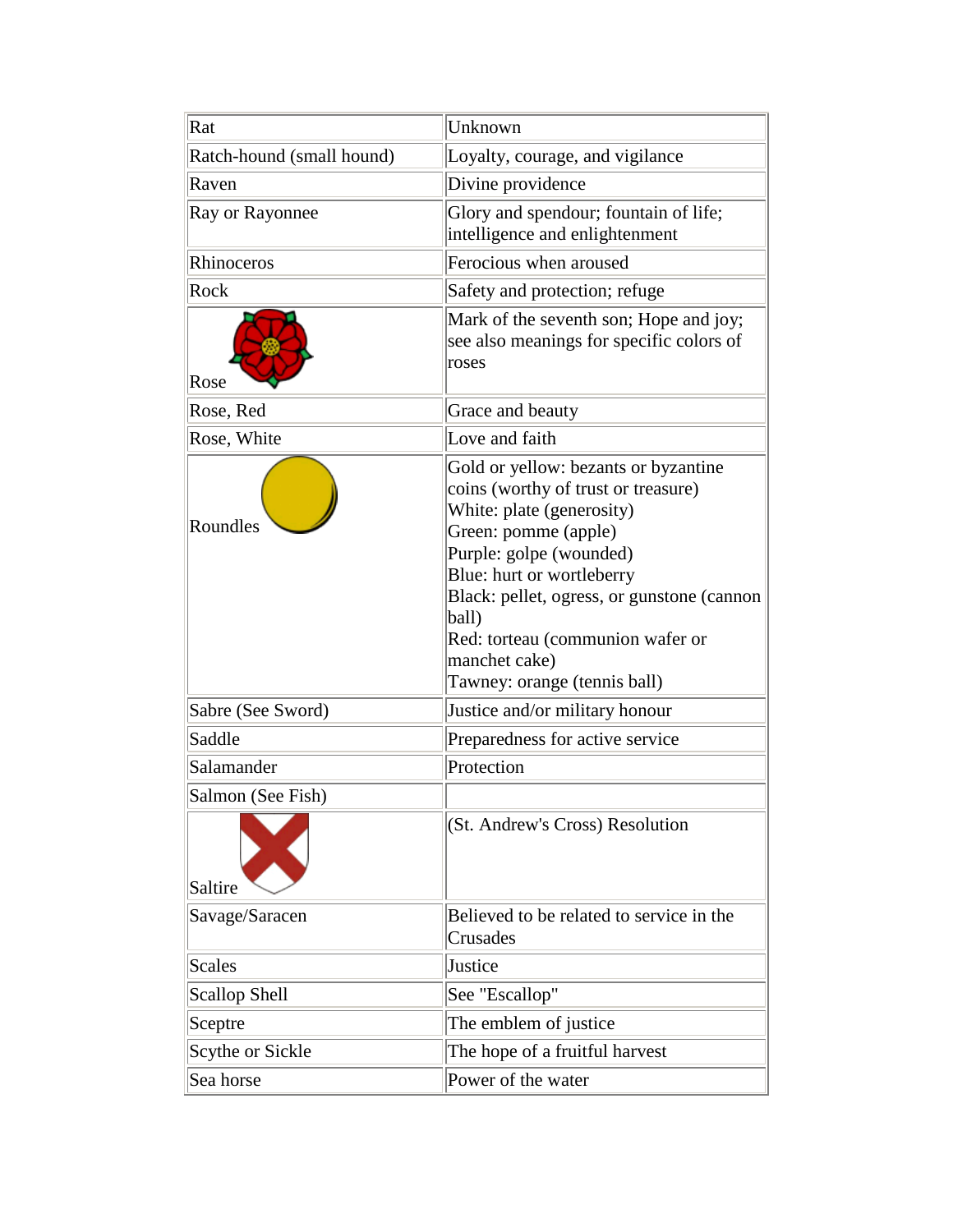| Seal/Sea lion             | Dauntless courage at sea                                                                              |
|---------------------------|-------------------------------------------------------------------------------------------------------|
| Seraphim                  | (angel with three pairs of wings) Dignity,<br>glory, and honour; missionary; bearer of<br>joyful news |
| Serpent/Snake/Lizard      | Wisdom                                                                                                |
| Shacklebolt               | Victory; one who has taken prisoners or<br>rescued prisoners of war                                   |
| Shamrock                  | Perpetuity; floral device of Ireland; also<br>see Trefoil.                                            |
| Shield                    | When borne on the arms, represents the<br>defender                                                    |
| Ship                      | Ancient sea voyages                                                                                   |
| Ship, Dismasted           | Disaster at sea                                                                                       |
| Shutle (Weaver's Shuttle) | Reference to the bearer's profession; i.e.,<br>textiles                                               |
| Skull                     | Mortality                                                                                             |
| Snail                     | Deliberation and perseverance                                                                         |
| Snake                     | Wisdom (see also Serpent)                                                                             |
| Spear/Pike                | Honourable warrior; valiant knight                                                                    |
| Spear-heads (Pheons)      | Dexterity and nimble wit; readiness for<br>battle                                                     |
| Sphere                    | Geographical or scientific reference                                                                  |
| Sphinx                    | Omniscience and secrecy                                                                               |
| Spider                    | Wisdom, labour, and prudence                                                                          |
| Spur or Spur Rowel        | Preparedness for active service; pressing<br>onward                                                   |
| <b>Square Symbols</b>     | Constancy                                                                                             |
| Squirrel                  | Lover of the woods                                                                                    |
| Stag<br>(Also Reindeer)   | One who will not fight unless provoked;<br>peace and harmony                                          |
| <b>Stag's Antlers</b>     | Strength and fortitude                                                                                |
| Star (estoile or mullet)  | Celestial goodness; noble person;<br>Excellence                                                       |
| Steel                     | Readiness for zealous service                                                                         |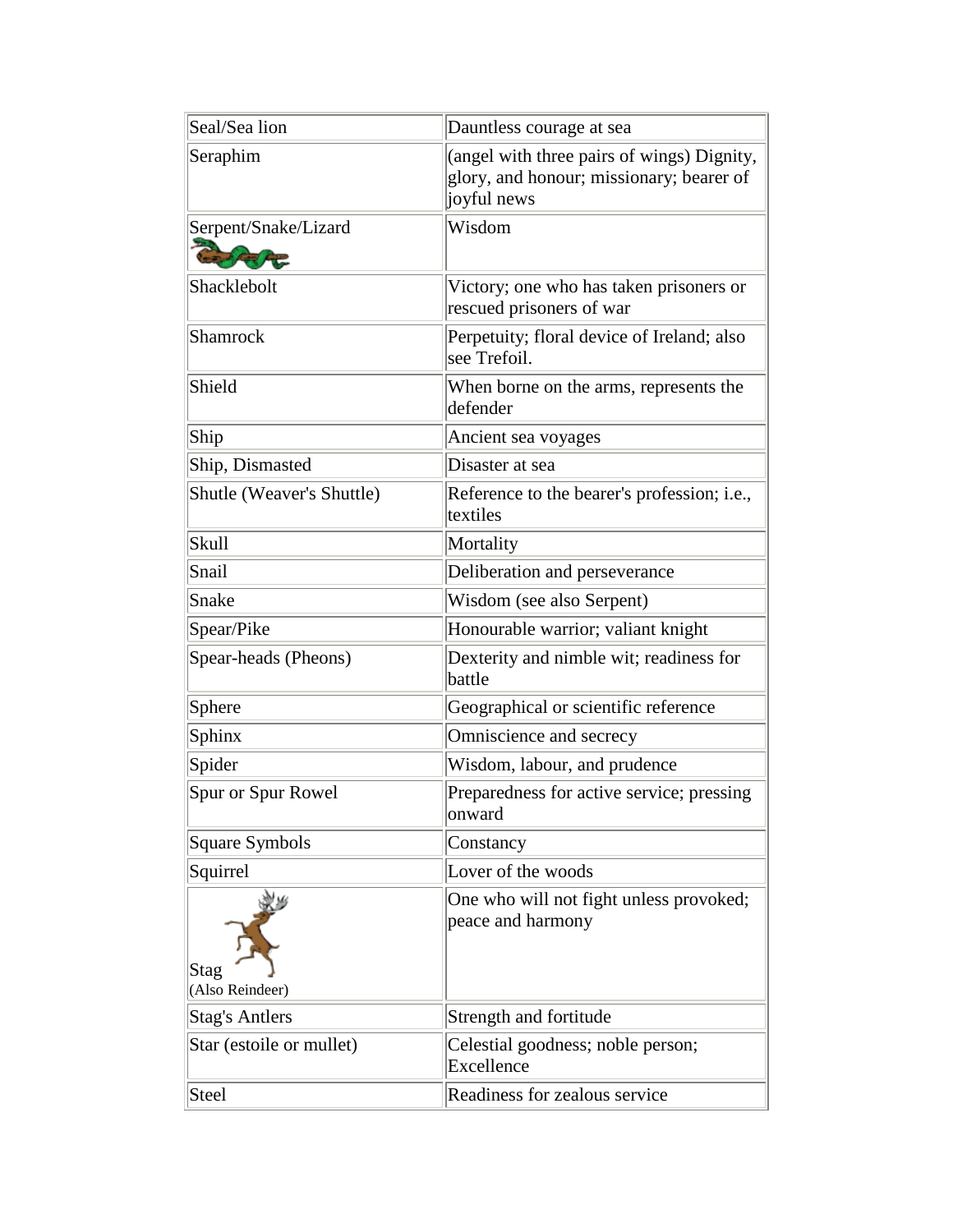| Stirrup                             | Preparedness for active service                                                                |
|-------------------------------------|------------------------------------------------------------------------------------------------|
| Stool                               | Hospitality                                                                                    |
| <b>Stork</b>                        | Filial duty; close parental bond; If<br>holding a rock, symbolizes vigilance                   |
| Sun                                 | Glory and splendour; fountain of life                                                          |
| Swallow                             | One who is prompt and ready in doing<br>business; also bringer of good news                    |
| Swan                                | Poetic harmony and learning, or lover<br>thereof; light, love, grace, sincerity,<br>perfection |
| Sword/Dagger/Dart<br>Sabre/Scimitar | Justice and military honour                                                                    |
| Table                               | Hospitality                                                                                    |
| Tabor                               | Festivity and rejoicing; dangerous if<br>aroused                                               |
| Talbot (hunting dog)                | Courage, vigilance, and loyalty                                                                |
| Tent                                | <b>Readiness for battle</b>                                                                    |
| Terrace                             | Unknown; May be purely an artistic<br>device                                                   |
| Tiger                               | Fierceness and valour; resentment;<br>dangerous if aroused                                     |
| Torch                               | Life; zealousness; engaging in signal<br>service; truth and intelligence                       |
| Tortoise                            | Invulnerability to attack                                                                      |
| Tower                               | Safety and grandeur                                                                            |
| Tree Trunk/Stump/Branch             | New life sprouting from the old                                                                |
| Tree                                | Life and the mystical connection of the<br>earth with heaven and the underworld                |
| <b>Trefoil or Shamrock</b>          | Perpetuity                                                                                     |
| (three-leaved grass)                |                                                                                                |